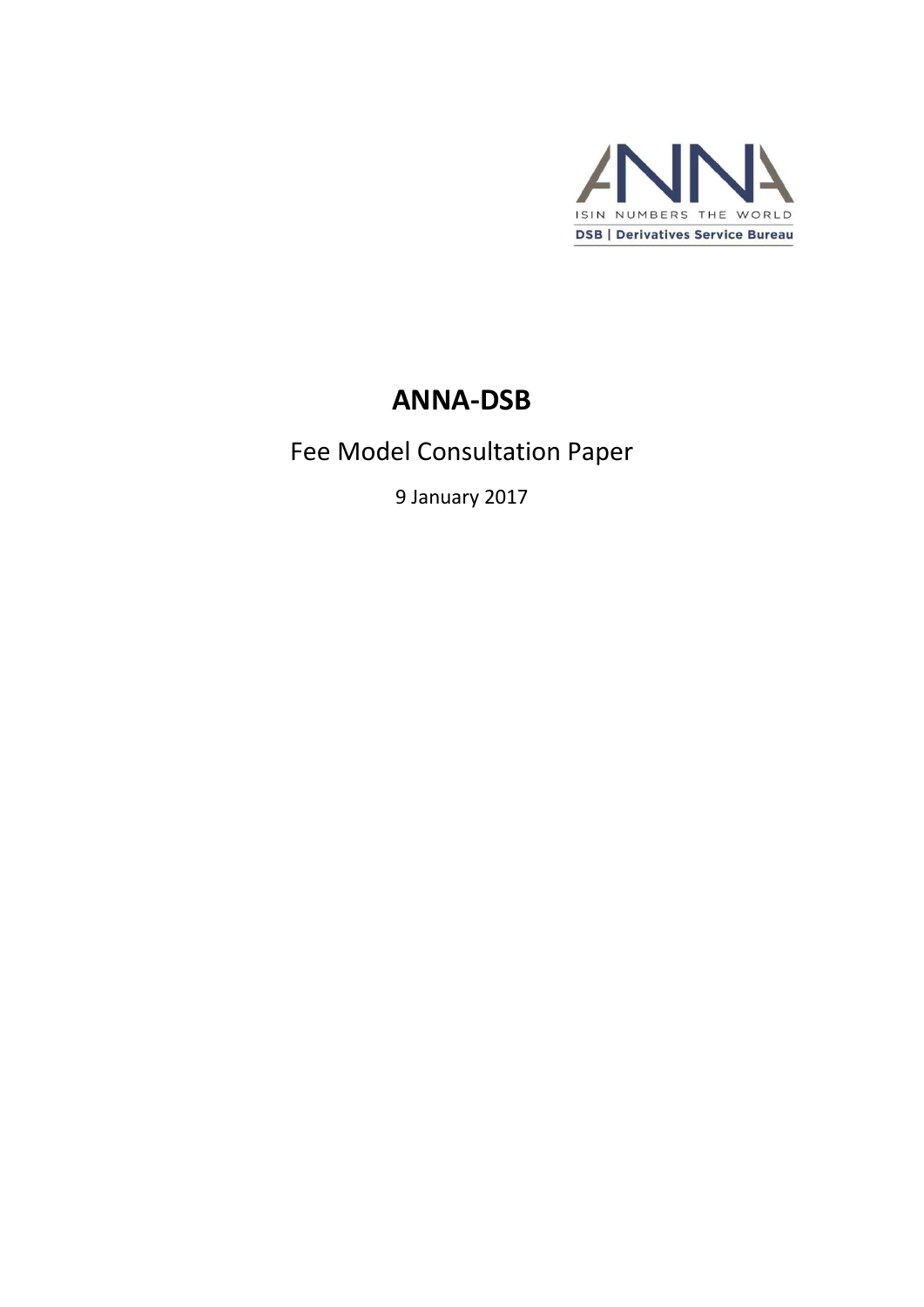## <span id="page-1-0"></span>1 Executive Summary

- European legislation MiFID II/MiFIR & MAR have specified the use of ISINs for all the instruments in-scope of the regulation, including OTC derivatives tradeable on an EU trading venue or with an underlying tradeable on an EU trading venue.
- ANNA, after discussions with the industry and ISO, is setting up the Derivatives Service Bureau to assign global, permanent and timely ISINs to OTC derivatives.
- This document is part of a broader public consultation approach the DSB is using to provide transparency and obtain industry input to decisions regarding key aspects of the service, including product definitions and technology and operations standards.
- This consultation paper is focused on the proposed fee model for recovering the costs of the services the DSB provides as a numbering agency for ISIN allocations.
- The paper describes the proposed fee model and outlines the fee models that were considered during the process of development.
- The timelines are compressed for the DSB to be fully operational to meet the regulatory deadline. Thus, the consultation periods are also squeezed. The DSB implementation schedule includes the following key milestones:
	- o Demo available now; currently being rolled out to the industry;
	- $O$  UAT End of Q1 2017;
	- $\circ$  Production End of Q3 2017.
- This Fee Model consultation will close on 6 February 2017. Please send responses to the DSB Secretariat a[t DSB-FM-Secretariat@etradingsoftware.com.](mailto:DSB-FM-Secretariat@etradingsoftware.com)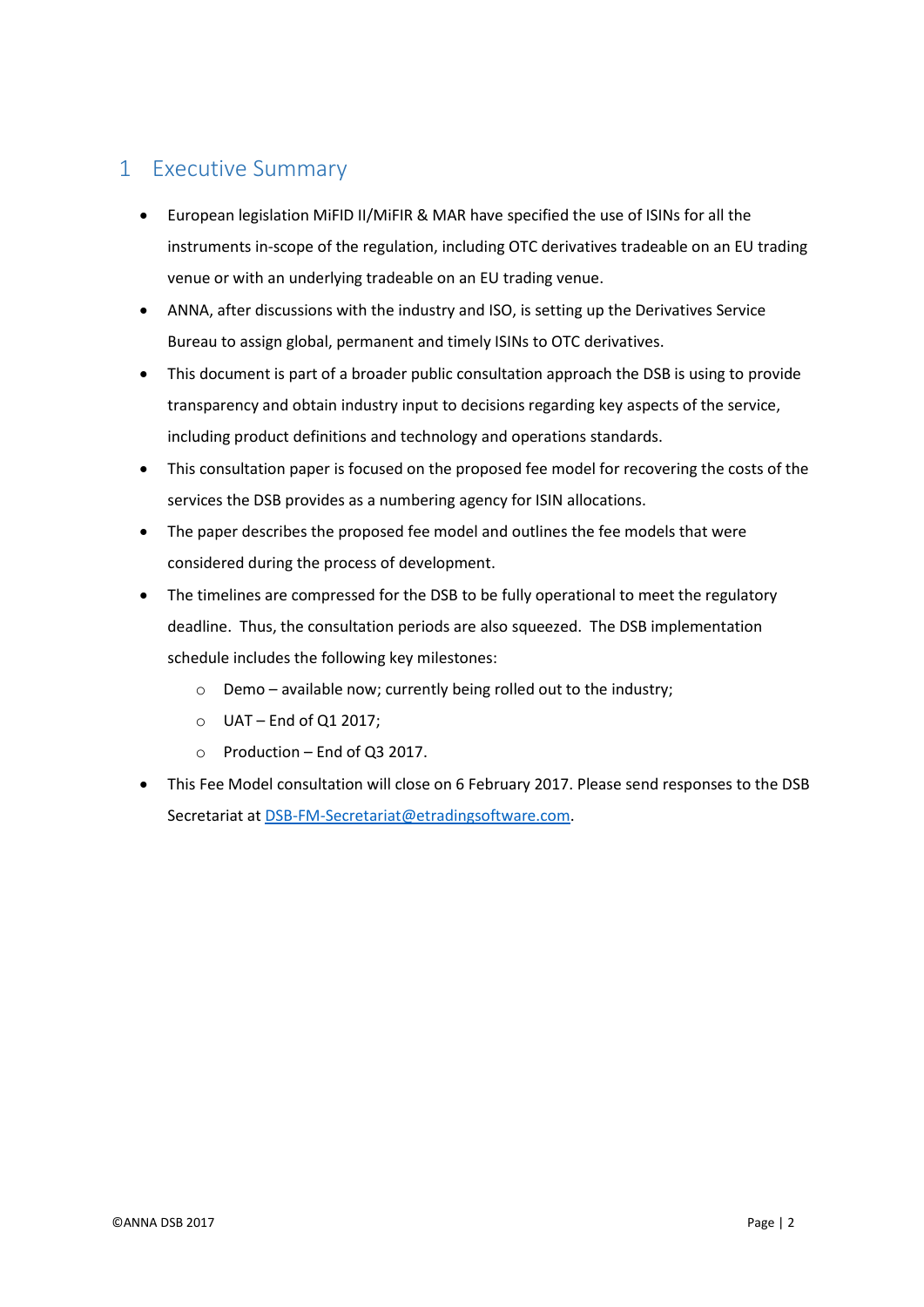## Contents

| 1              |     |  |
|----------------|-----|--|
| 2              |     |  |
|                | 2.1 |  |
|                | 2.2 |  |
|                | 2.3 |  |
| 3              |     |  |
|                | 3.1 |  |
|                | 3.2 |  |
|                | 3.3 |  |
|                | 3.4 |  |
| 4              |     |  |
|                | 4.1 |  |
|                | 4.2 |  |
| 5              |     |  |
|                |     |  |
| 6              |     |  |
|                | 6.1 |  |
|                | 6.2 |  |
|                | 6.3 |  |
|                | 6.4 |  |
|                | 6.5 |  |
| $\overline{7}$ |     |  |
|                | 7.1 |  |
|                | 7.2 |  |
|                | 7.3 |  |
|                | 7.4 |  |
|                | 7.5 |  |
| 8              |     |  |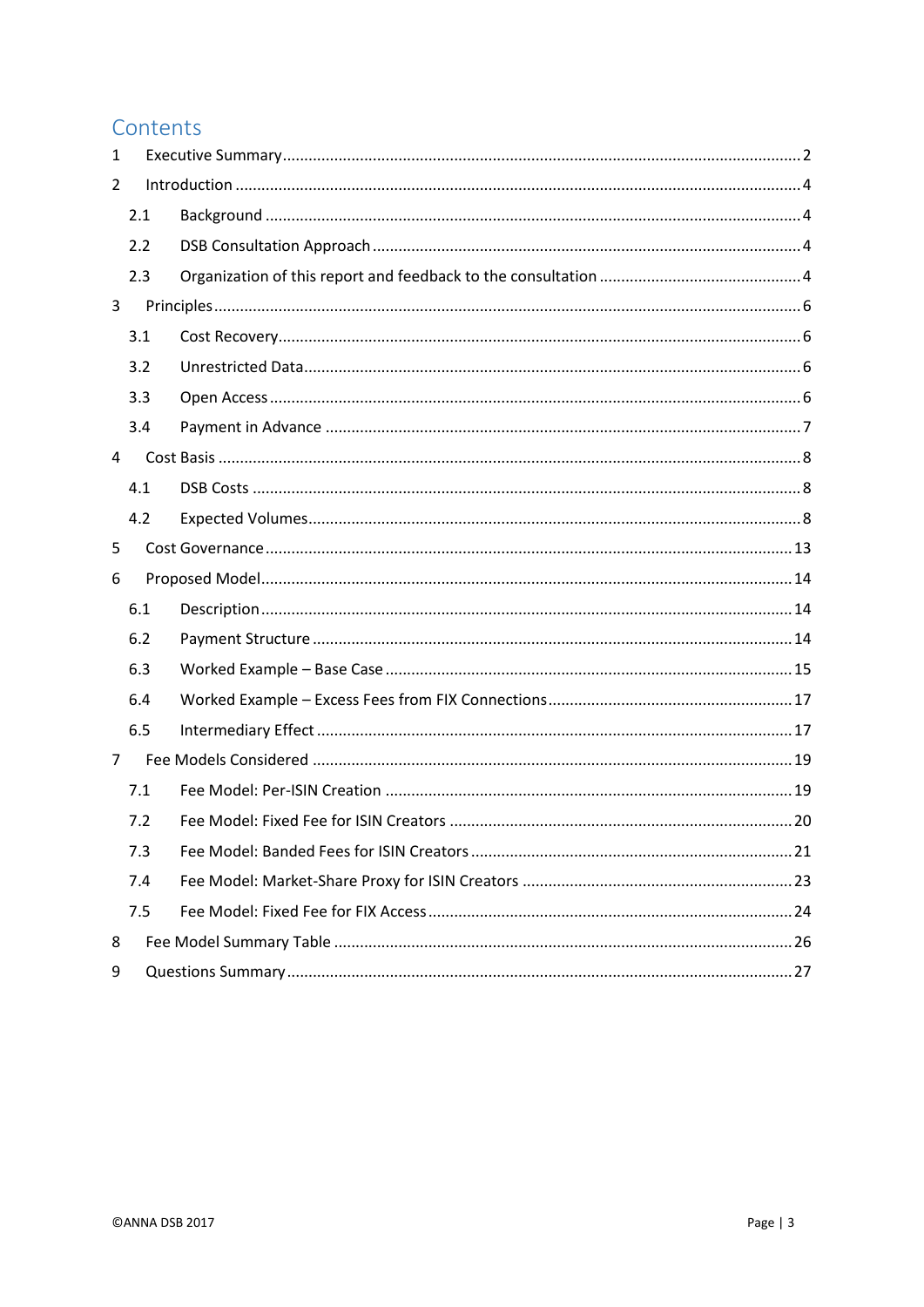## <span id="page-3-0"></span>2 Introduction

## <span id="page-3-1"></span>2.1 Background

The Association of National Numbering Agencies ("ANNA"), a corporation organized under the laws of Belgium, is founding the Derivatives Service Bureau (DSB) for the allocation and maintenance of International Securities Identification Numbers (ISINs) for OTC derivatives. The allocation of ISINs to these instruments, as well as the provision of access to the ISIN archive and associated reference data, comprise the numbering agency function of the DSB. This function is regulated by the International Organization for Standardization (ISO) through strict rules over business and technical operations, including limiting user fees to cost recovery. There is discretion regarding how the fees may be structured and applied to meet these rules, and this fee structure is the primary focus of this consultation.

The European Union's MiFID II/MiFIR regulations mandate the use of ISINs to identify certain OTC derivatives, starting on 2 January 2018. The affected OTC derivatives include those tradeable on a European trading venue (ToTV) and those with underlying asset(s) tradeable on a European trading venue (uToTV). The reporting obligations for these instruments affect trading venues and systematic internalisers (SIs).

## <span id="page-3-2"></span>2.2 DSB Consultation Approach

The DSB is consulting with the industry to provide transparency to its decision-making processes by sharing its considerations and inviting industry participation through feedback and commentary on its prospective decisions.

This industry consultation describes the DSB's proposal for a fee model for recovering the cost of the numbering agency services of the DSB. This model is based on predicative estimates of costs as well as volume and user distribution.

The consultation also outlines the fee models that were considered in order to arrive at the proposed fee model, which aims to provide fair and reasonable terms to the different categories of DSB users whilst also ensuring the financial stability of the DSB.

## <span id="page-3-3"></span>2.3 Organization of this report and feedback to the consultation

This paper is organized in sections that address key aspects of the fee model of the DSB:

- Section 3: Key principles of the fee model
- Section 4: Factors in the cost basis of the DSB
- Section 5: Governance aspects of the cost basis of the DSB
- Section 6: Proposed fee model for the numbering agency services
- Section 7: Fee models that have been considered by the DSB
- Section 8: Summary analysis of the models considered

Questions to the industry are included in the relevant sections. In addition to responses to these questions, more general comments on the fee model are invited.

The DSB also welcomes feedback on the usability of this document. Specifically, we would like to know if the presentation has been sufficiently clear and understandable, as well as whether the level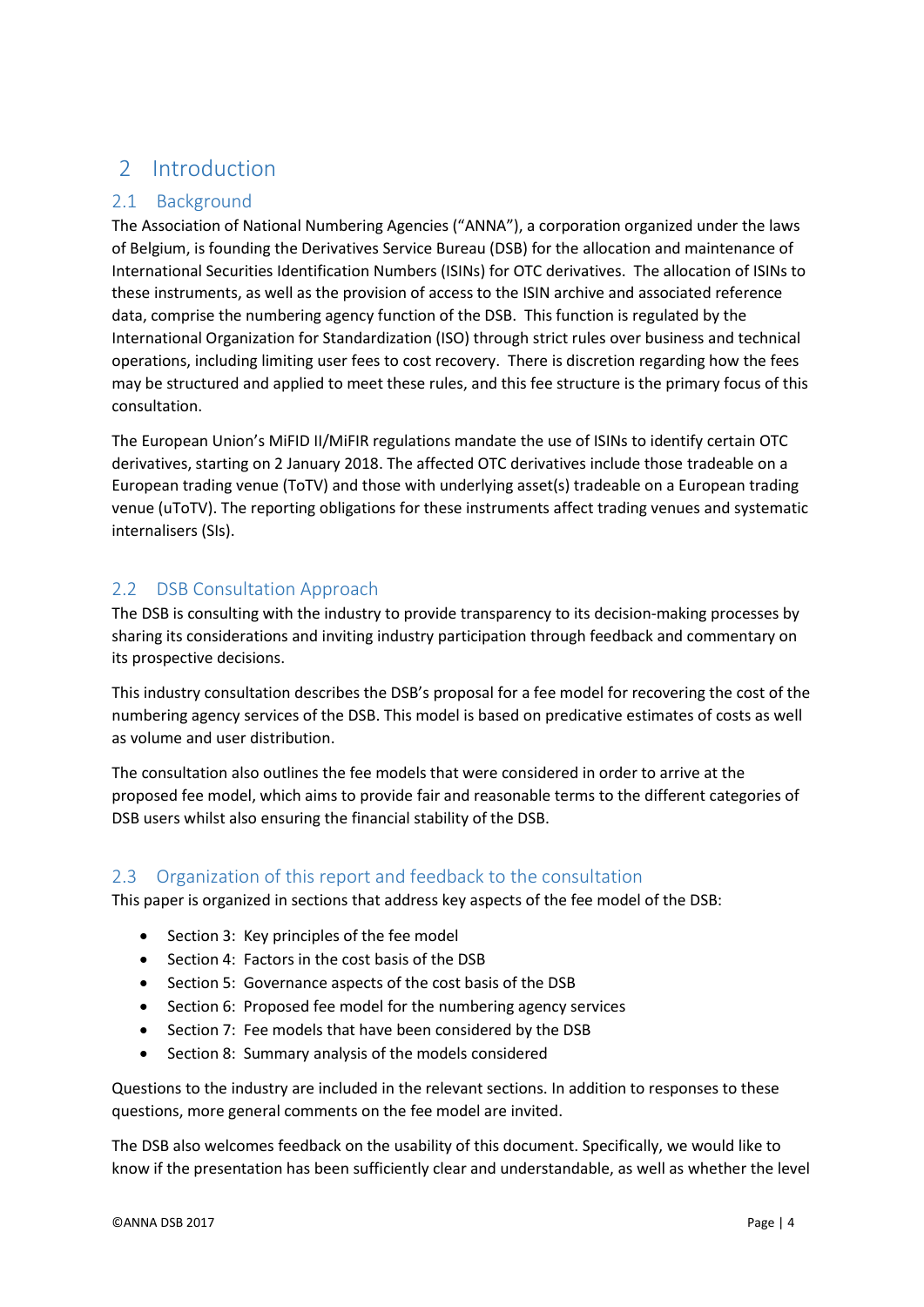of detail has been adequate to support respondents' considerations and responses. If there are additional details that would be helpful, we would be interested to receive that information from respondents to this consultation.

Responses should be sent to the secretariat at [DSB-FM-Secretariat@etradingsoftware.com.](mailto:DSB-FM-Secretariat@etradingsoftware.com) The response period closes at end-of-day on 6 February 2017.

Responses will be published on the consultation page of the ANNA website, unless a respondent requests anonymity.

Upon closure of the comment period, the responses will be studied by the DSB management and the ANNA board of directors. A final document is expected to be published by the end of February 2017. Subsequently, additional questions and clarifications will be addressed in FAQ documentation.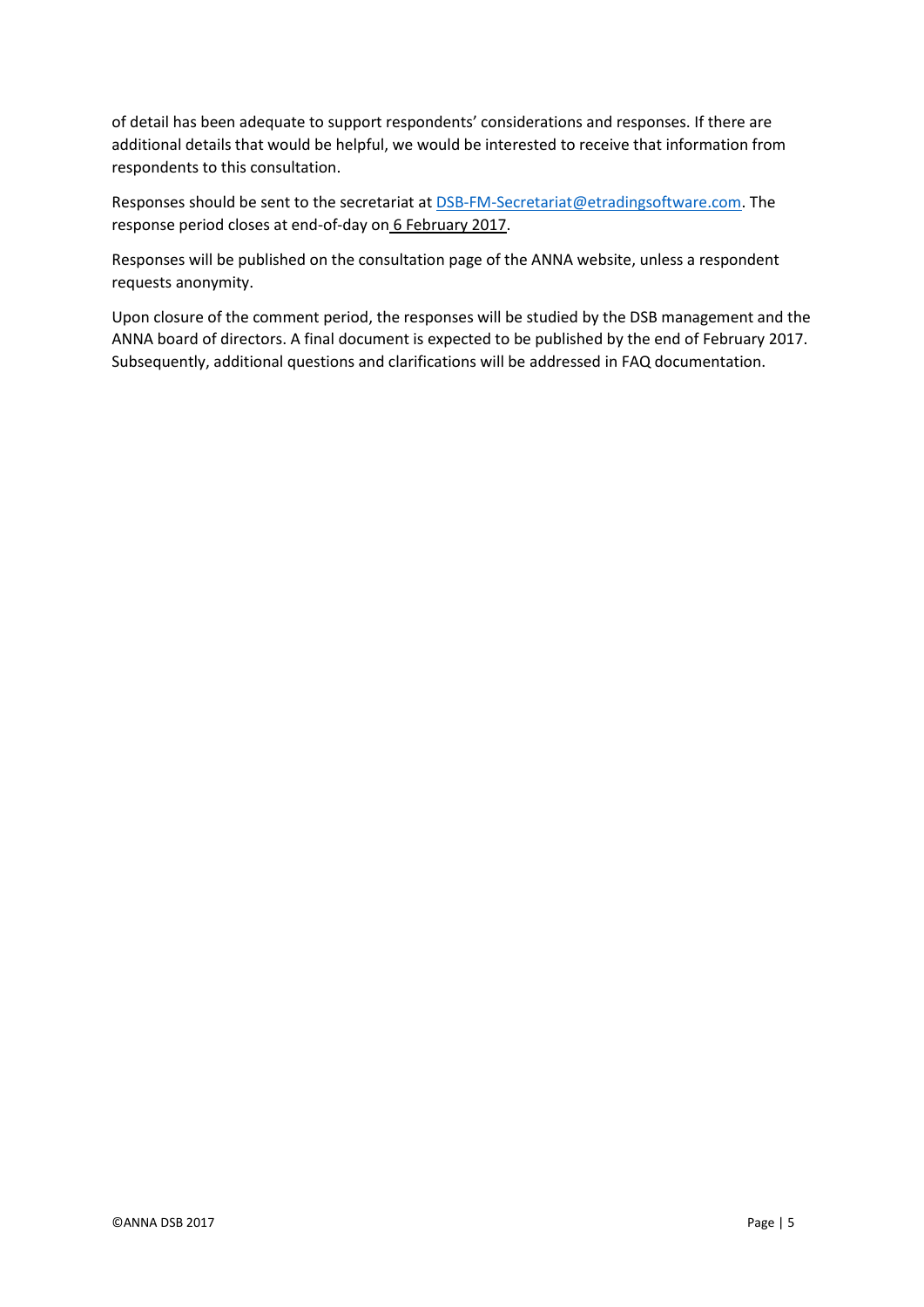## <span id="page-5-0"></span>3 Principles

### <span id="page-5-1"></span>3.1 Cost Recovery

In accordance with the Registration Authority Agreement (RAA) between ISO and ANNA, the ANNA-DSB will provide numbering agency services on a cost-recovery basis.

Cost-recovery means that the fees charged to the industry must reflect the costs incurred to provide numbering agency services. From the DSB's perspective, this means that the revenues must be sufficient to ensure that the numbering agency has the financial viability to meet its continuing obligation to provide these services. From the user perspective, it means that the payment for these services does not profit the owners of the utility beyond its maintenance as a financially viable entity. This principle is illustrated in the Annex B of the Statutes for the Global Legal Entity Identifier Foundation<sup>1</sup> on 'Sustainable Funding' – the funding system should be one that is efficient, non-profit cost-recovery based and reliable.

Details of what costs must be recovered are discussed at a high level in section 4. These include operational costs, costs of capital and emergency reserves.

## <span id="page-5-2"></span>3.2 Unrestricted Data

It is the intention of ANNA that no data associated with the definition of an ISIN issued by the DSB will have licensing restrictions dictating usage or distribution.

This principle is only possible if none of the attributes defining the ISIN for OTC derivatives require proprietary data licensed by third parties. If the DSB Product Committee [\(http://www.anna](http://www.anna-web.org/dsb-product-committee/)[web.org/dsb-product-committee/\)](http://www.anna-web.org/dsb-product-committee/) determines that there is no viable alternative to the use of licensed or restricted data in a product definition, the DSB will review the impact to its Unrestricted Data policy at that time, taking into account the specific products and attributes that are impacted by the incorporation of licensed or restricted data in the product definitions.

## <span id="page-5-3"></span>3.3 Open Access

Access to the DSB archive for consumption of OTC derivative ISINs and associated reference data will be free and available to all organizations and users.

Registration will be required to use the DSB services. Registered users will be able to query the archive to retrieve an ISIN or data associated with an ISIN, or use the File Download Service (defined in the Technology and Operations Consultation Paper - [http://www.anna-web.org/dsb-consultation](http://www.anna-web.org/dsb-consultation-paper-techops/)[paper-techops/\)](http://www.anna-web.org/dsb-consultation-paper-techops/).

*Q1: Do you agree that there should be no restriction regarding the organization types able to consume the ISINs and their associated reference data at no charge? If not, please explain your reasoning and provide evidence where possible.*

**.** 

<sup>1</sup> [https://www.gleif.org/en/about/governance/statutes#](https://www.gleif.org/en/about/governance/statutes)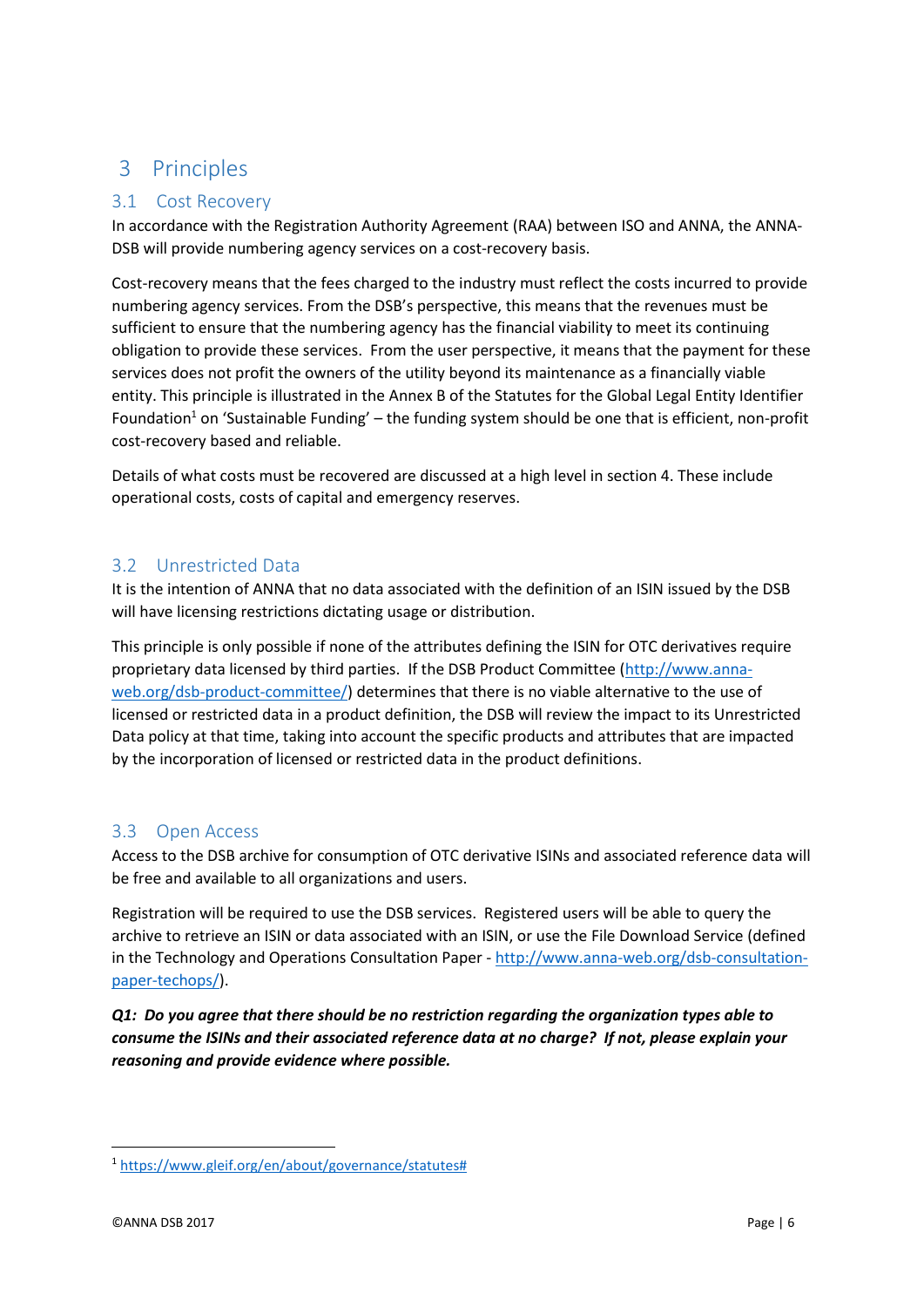## <span id="page-6-0"></span>3.4 Payment in Advance

To the extent possible, the DSB will levy fees through annual contracts that require payment in advance.

This advance yearly commitment offers the DSB more clarity in aligning fee levels with cost recovery. For the users, it provides improved ability to forecast their costs for ISIN creation.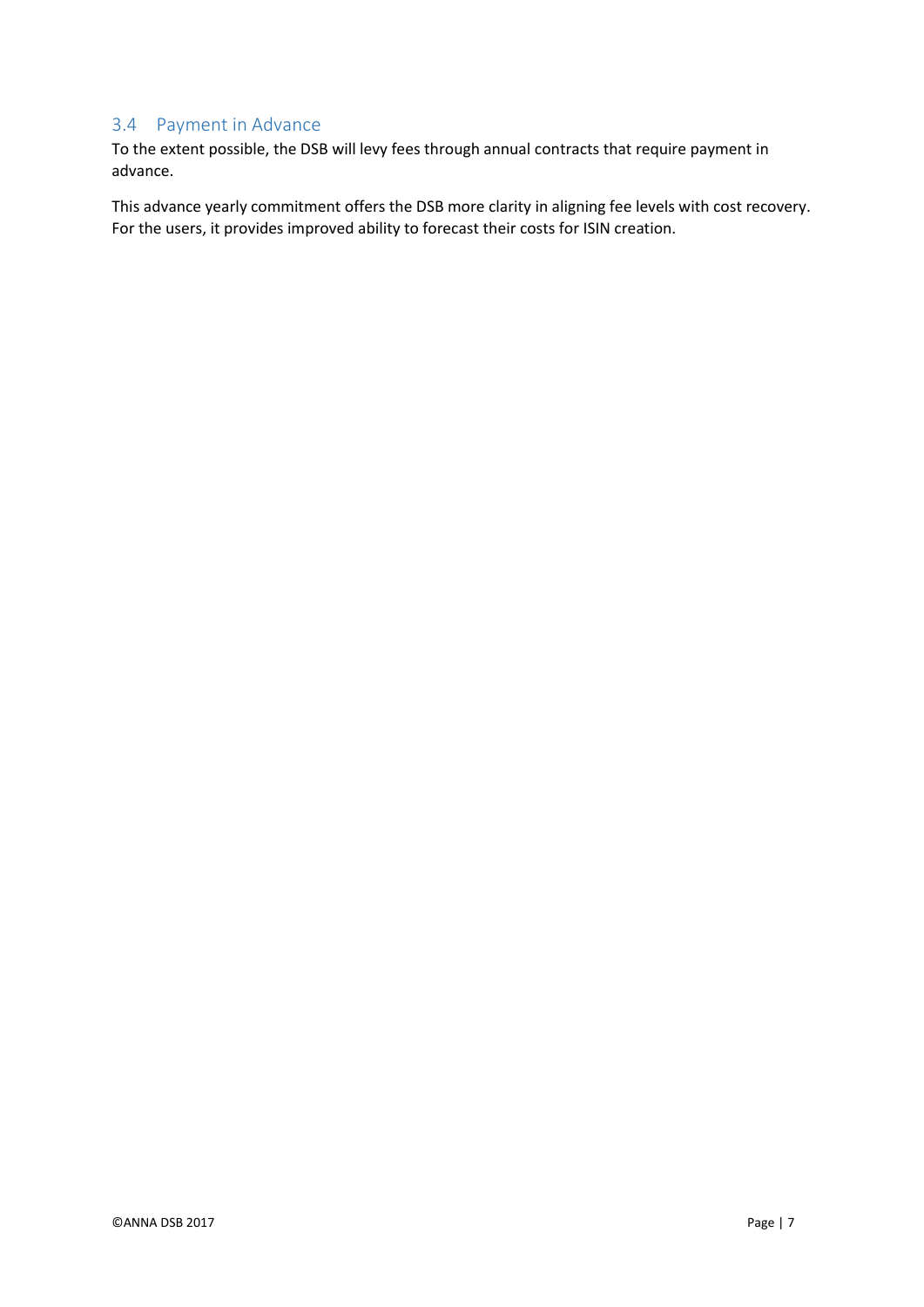## <span id="page-7-0"></span>4 Cost Basis

This section describes the various costs that form the basis of the DSB cost recovery model. It also includes details on a set of variables expected to affect the cost basis of the DSB and the proposed fee model. As the numbering agency function is expected to be self-sustaining while operating on a non-profit basis, the total overhead of supporting services, technology and capital are included in this calculation.

While the absolute cost of this overhead can only be estimated at this time, the constituent factors can be listed. These include costs of management, technology (infrastructure, office and network), user support (help desk, documentation, communications, training), third-party services (legal, financial, management and technology support), cost of capital, and maintenance of prudent financial reserves.

It should be noted that the requirement for non-profit financial operation makes the need for prudent reserves particularly acute, because there is no natural funding mechanism to address emergency or short-term funding needs other than procurement of costly short-term capital or unscheduled changes to user fees. To avoid either of these exigencies, the inclusion of a prudent reserve in the cost basis is a form of risk management that benefits the users as well as protects the numbering utility.

## <span id="page-7-1"></span>4.1 DSB Costs

The current estimation for the total operational costs of the DSB is €6 million. Please note that this is an estimate that is subject to change as actual costs are tracked during 2017.

These costs relate exclusively to the services provided by the DSB in its numbering agency function. Any costs associated with DSB activities that fall outside this function will not be considered in the cost-recovery fee model.

It should be noted that these costs are expected to be insensitive to the volume of ISINs being generated, which means that greater volume of ISIN issuance will reduce the per-ISIN costs.

## <span id="page-7-2"></span>4.2 Expected Volumes

This section describes the relevant volumes and the distribution of usage across the different constituencies interacting with the DSB that may affect the fees paid by users.

The section first provides an explanation of different categories of users of the DSB and concludes with an estimation of actual volumes for these categories.

It should be emphasised that whilst the operational cost estimates of the DSB are reasonably well understood (but still subject to additional refinement), the volume estimates detailed within this document are subject to significantly greater uncertainty. Therefore, any per-ISIN cost figures discussed in this document must be interpreted within the context of such uncertainty.

### 4.2.1 Registered Users

These are entities that have registered to use the DSB. The category of Registered Users is also the super-set group that contains all the entities described below in sections 4.2.2 and 4.2.3.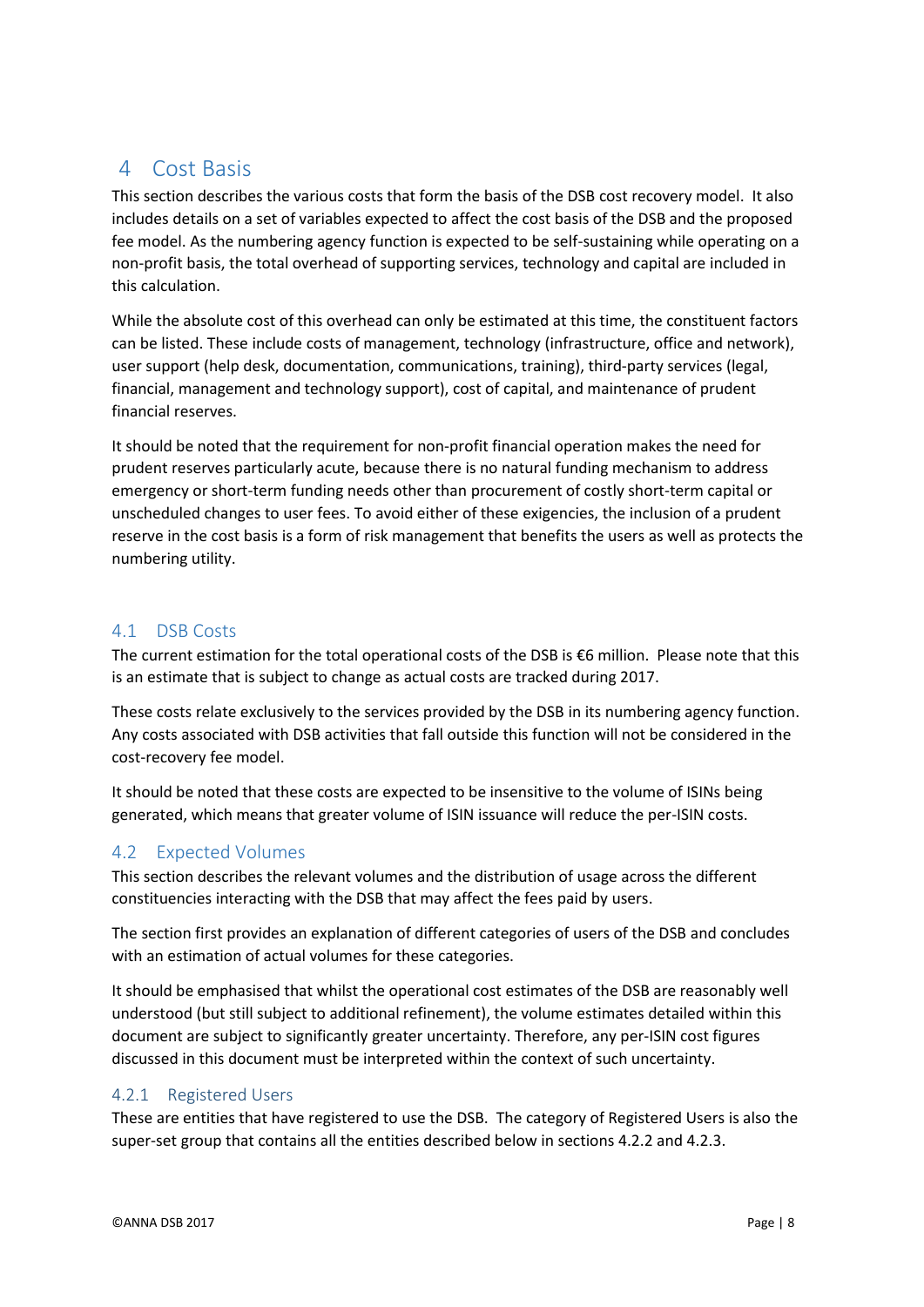Functionally, the currently proposed fee model enables the entities in this super set to interact with the DSB in the following ways:

- Retrieve existing ISINs given a set of attributes using the website;
- Retrieve the attributes of a given ISIN using the website;
- Use the File Download Service.

This group includes trading venues, systematic internalisers, buy-side firms, industry organizations and vendors.

It should be noted that neither the proposed fee model nor any of the fee models under consideration are dependent on this group for income. There is no anticipation of user charges for retrieval via the website or file download of ISIN data.

For the purposes of this consultation, the DSB is planning on >1,000 Registered Users.

*Q2: There is a marginal cost associated with registration and onboarding a new organization for access to the DSB. Do you agree that organizations registering with the DSB should not be charged any fee for data access or onboarding? If not, please suggest an alternative approach that is consistent with the principle of 'reasonable cost' access to ISINs for OTC derivatives.*

#### 4.2.2 ISIN Creators

These are organizations that will create ISINs. In addition to the services available to the group described in 4.2.1, users in this group will be able to create new ISINs using the website.

This group has two sub-categories:

- Regulated those ISIN creators subject to the regulatory obligation to use ISINs as part of their MiFID II reporting
- Non-Regulated those ISIN creators not subject to the regulatory obligation

To estimate the size of these groups, one source is the ESMA register [\(https://registers.esma.europa.eu/\)](https://registers.esma.europa.eu/) from MiFID I, which shows the following:

- Number of Multi-Lateral Trading Facilities (MTFs) = 150
- Number of Registered Markets (RMs) = 102

It should be noted that many of these trading venues will not be trading OTC derivatives. However, as an offset to this reduction in number, further MTFs might be registered in addition to systematic internalisers that will need to create ISINs.

Another source of information is the number of major market participants in the OTC derivatives space:

- Number of ECNs across the main asset classes  $\sim$  15
- Number of probable SIs based on major investment banks  $\sim$  15

As indicated by the approximation signs, these numbers have no official standing and are simply a view of the potential number of significant market actors.

The difference between these two estimates is significant. In lieu of any definitive numbers, the DSB has chosen an initial estimate of 40 users for the ISIN Creator group. This conservative number is chosen to show the various fees model in a near-worst-case scenario, illustrating a realistic upper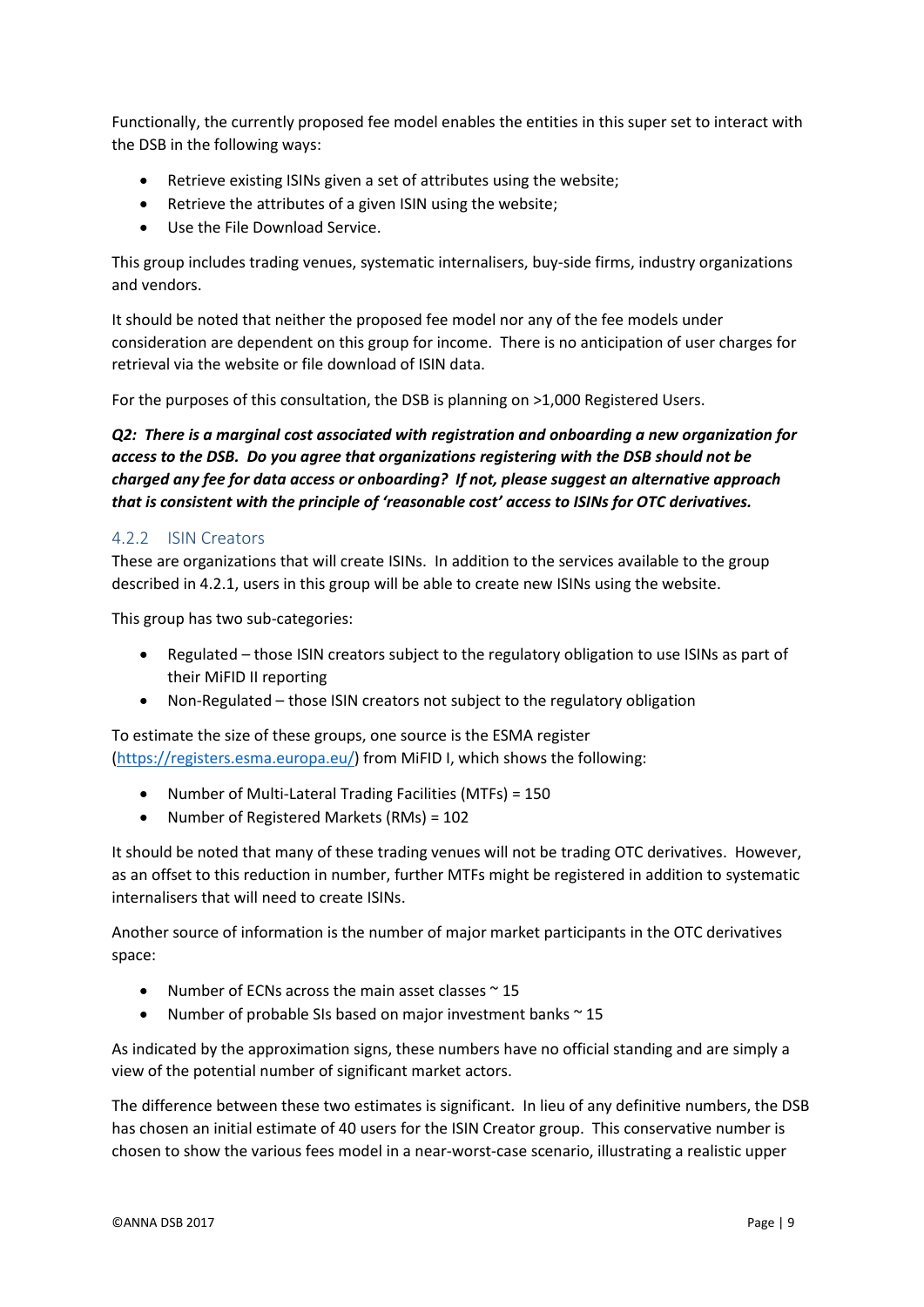limit on the fees to be incurred. Should actual numbers be higher than the figure chosen by the DSB, then per-user fees will be lower than the worked examples shown in this consultation.

#### *Q3: Do you agree with the DSB estimate of 40 for the number of organizations that will want to create ISINs? If not, please explain an alternative estimate and provide evidence to support your answer.*

#### 4.2.3 FIX Access

This is the number of organizations that will be connected to the DSB via the FIX network. The request and subscription methods for this connection are described in the Technology and Operations Consultation Paper [\(http://www.anna-web.org/anna-launches-industry-consultation](http://www.anna-web.org/anna-launches-industry-consultation-dsb-techops/)[dsb-techops/\)](http://www.anna-web.org/anna-launches-industry-consultation-dsb-techops/).

In addition to the services available to the group described in 4.2.1, users in this group will be able to interact with the DSB in an automated mode over the FIX network.

Organizations that are also in ISIN Creators group can create new ISINs via the FIX Network. If they are not in the ISIN Creators group, then their access will be restricted to consumption of ISIN data.

Some ISIN Creators may not choose FIX Access because of their small volumes whilst other market participants and vendors may want automated bulk access to ISIN data via FIX. The DSB proposes to use 50 for the number of organizations that use the FIX network.

The rationale for the estimate of 50 users is the expectation that the majority of the ISIN Creators will opt for FIX access, plus some large data vendors and other large investment firms that do not have an ISIN reporting mandate. This estimate is intentionally conservative, thereby illustrating a realistic upper limit on the user fees for FIX access. Should number of users prove to be higher than this estimate, then per-user fees will be lower. The effect of a larger FIX user base is illustrated in the worked example in section 6.4 below.

#### *Q4: Do you agree with the DSB estimate of 50 for the number of organizations that will want to connect to the service via the FIX network? If not, please provide evidence that supports a different estimate.*

#### 4.2.4 Volume Estimate

ESMA, in the preliminary text for RTS 23, estimates the number of ISINs to be ~ 15m. This number reflects all instruments in scope for MiFID II, including bonds and equities among other financial instruments. In addition, this is the estimated total size of their data rather than the number of ISINs created in a given year.

A different metric is found in Swap Data Repository (SDR) data, suggesting that the number of transactions for rates, equity and credit derivatives over a 12-month period is ~ **20m**. However, this is US data and also does not include FX or Commodities. In addition, it is unlikely that the DSB Product Committee will define the ISIN at the transaction level. However, ISINs will be required for those instruments that are quoted on a trading venue or when the underlying asset is traded on a trading venue.

In order to provide per-ISIN fee illustrations in this consultation, the DSB proposes using an initial estimate of 2m ISINs per annum as a volume factor in the fee model. This figure is based on the assumption that the 15m ISINs in the quoted in the RTS23 text is created over a five-year period, and that two-thirds of the ISINs relate to OTC derivatives.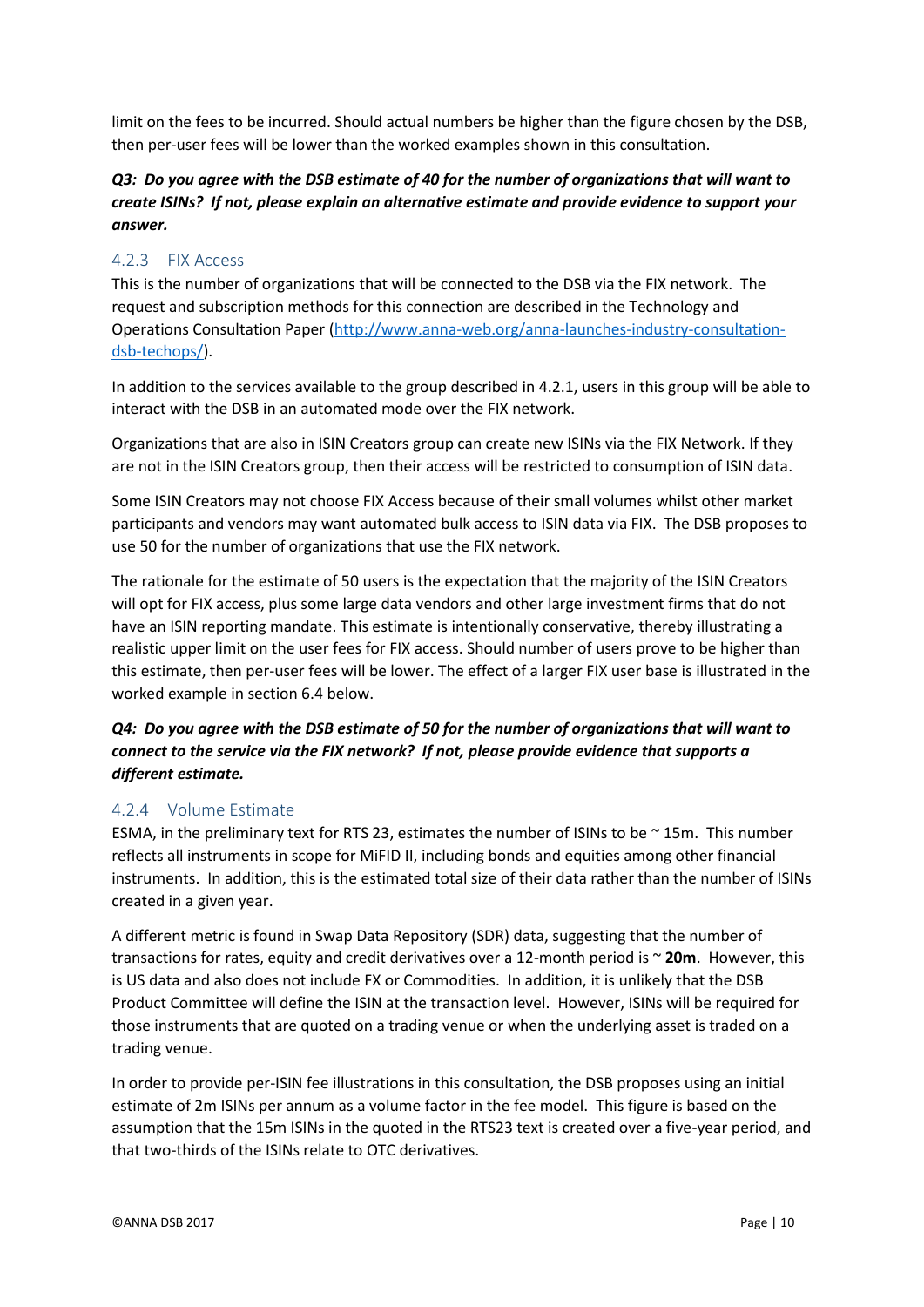However, this figure is subject to high uncertainty as the product definitions have not yet been finalised by the DSB Product Committee, and therefore volume estimates will necessarily entail a high degree of uncertainty.

Given the insensitivity of DSB costs to the volume of ISIN generation, it should be noted that the total sum of user fees is not expected to be impacted by the volume assumptions being made in this consultation. Instead, the main impact is on illustrative per-ISIN fees.

For example, if actual ISIN volumes were to be 20 million per year rather than the 2 million assumption of this consultation, then the illustrative per-ISIN fees are expected to be reduced by a factor of 10 (barring any minor uptick in costs for disk storage etc).

#### *Q5: Do you agree with using 2m as a predictive estimate for the number of ISINs the DSB expects to create in a 12-month period? If not, please explain why and provide any necessary evidence or examples to support your response.*

## 4.2.5 Additional Volume Metric – Number of instruments Tradeable on a Trading Venue or with an underlying Tradeable on a Trading Venue

The specific European regulatory requirement for ISINs for trading venues and systematic internalisers is focused on those instruments which are tradeable on a trading venue (ToTV) or whose underlying is ToTV (uToTV).

In considering the most appropriate fee model, the DSB has taken into consideration the complexity introduced by the fact that the obligation to create any given ISIN may fall on more than one trading venue or systematic internaliser.

The following example illustrates this complexity: two trading venues trade a new financial instrument on the same day. In this scenario, a simple per-ISIN creation fee model would imply that the first trading venue to apply for the ISIN creation will pay a fee, and the second trading venue will be able to use the ISIN for free. The result is a financial disincentive to be the first requestor to create the ISIN.

In order to address this unfairness to trading venues who create ISINs promptly, the DSB proposes to allocate costs across the Regulated ISIN Creator user base by calculating for each trading venue / systematic internaliser, their share of OTC derivative instruments that fall within the ISIN generation mandate as a percentage of the total universe of OTC derivative instruments that fall within the ISIN generation mandate. This metric can then be used to provide a weighting per Regulated ISIN Creator for cost allocation across the user base.

The DSB proposes to use the number of OTC derivative instruments reported under RTS23 as the mechanism to calculate these numbers. The plan is to determine the subset of relevant instruments by reference to the CFI code supplied under RTS23 reporting.

The following example illustrates the approach: a Regulated ISIN Creator reports a total of 60K OTC derivative instruments under RTS23 over the course of a year. Additionally, assume that the sum of all Regulated ISIN Creators reports under RTS23 is 3m over the course of a year. In this scenario, the Regulated ISIN Creator will be allocated a weighting of 60K/3m = 2% as their share of the overall fees to be paid by the Regulated ISIN Creators. It should be noted that this 2% figure is independent of the number of ISIN Creators.

Section 6 (Proposed Model) provides more details on the proposed use of this metric.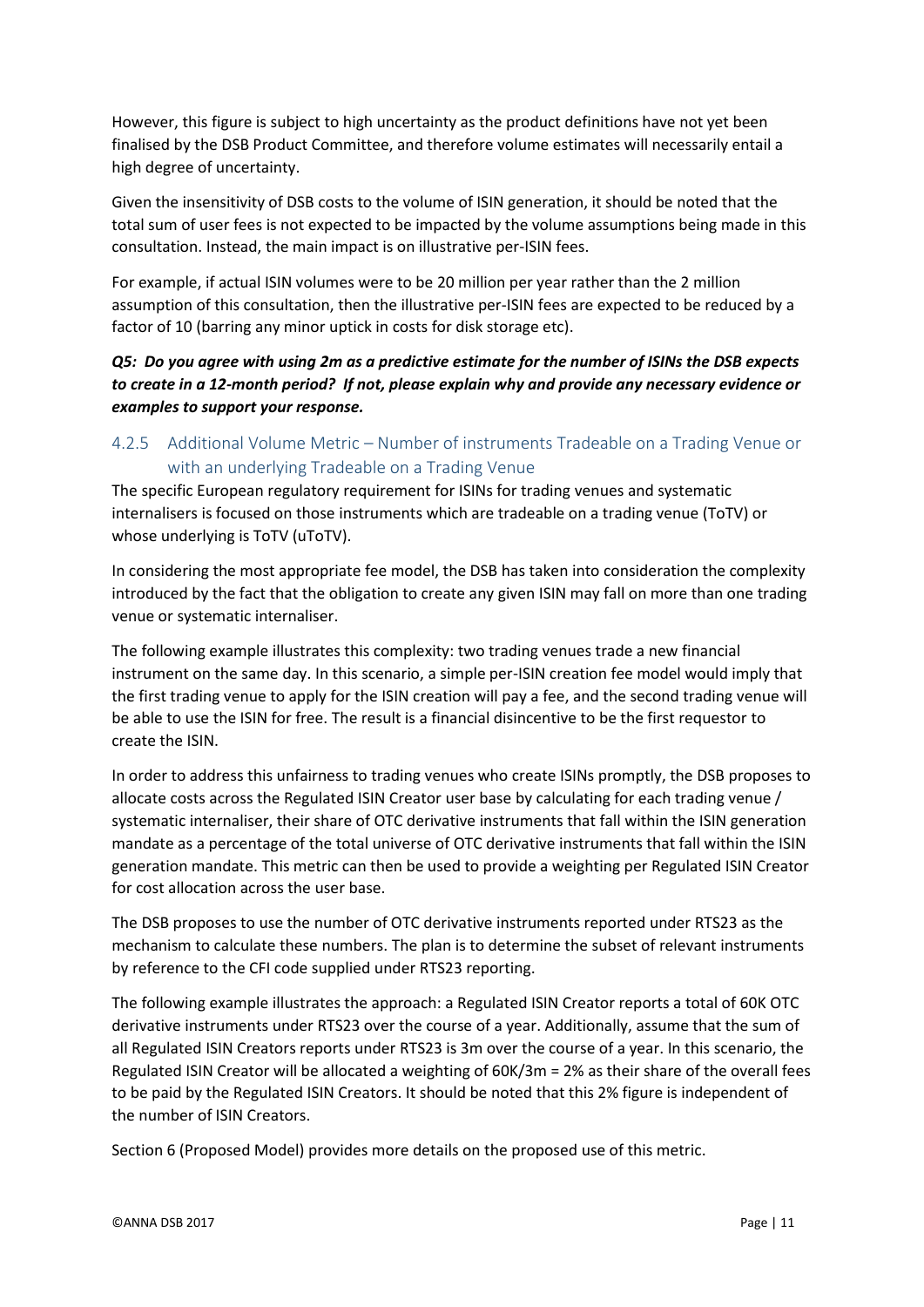*Q6: Given the potential disincentive to be the first requestor to create a given ISIN, do you agree that using the ISIN reporting obligation is a sensible basis for allocating costs (and therefore fees) amongst the regulated entities that have an ISIN reporting obligation? If not, please explain why and suggest an alternative approach and evidence why that is more appropriate.*

*Q7: Do you foresee any challenges with using the number of OTC derivative instruments reported under RTS23 as the mechanism to collect the relevant data to allow the calculation to take place? If not, please explain why and suggest an alternative approach and evidence why that is more appropriate.*

#### 4.2.6 Estimates Summary

Please note the following:

- The definitions of the different variables in the table below are described in the previous sub-sections.
- These volumes are initial estimates, as explained in the previous sub-sections.

| <b>Variable Name</b>                                                                                             | <b>Number</b> |
|------------------------------------------------------------------------------------------------------------------|---------------|
| Registered (web access to ISINs and data)                                                                        | $1,000+$      |
| ISIN Creators (+ web-based creation of ISINs)                                                                    | 40            |
| FIX Access (+ automated interaction with Engine for ISIN<br>creation and/or ISIN and data access at high volume) | 50            |
| Number of ISINs created over 12-months                                                                           | 2m            |

The different groups intersect as per the below diagram:



The red and blue areas indicate ISIN Creators and FIX Access organizations respectively (described in the sections above). The intersecting area, indicated by the purple colour, identifies those organizations who both connect to the DSB via the FIX network. This overlapping group will be able to create new ISINs through a fully automated process.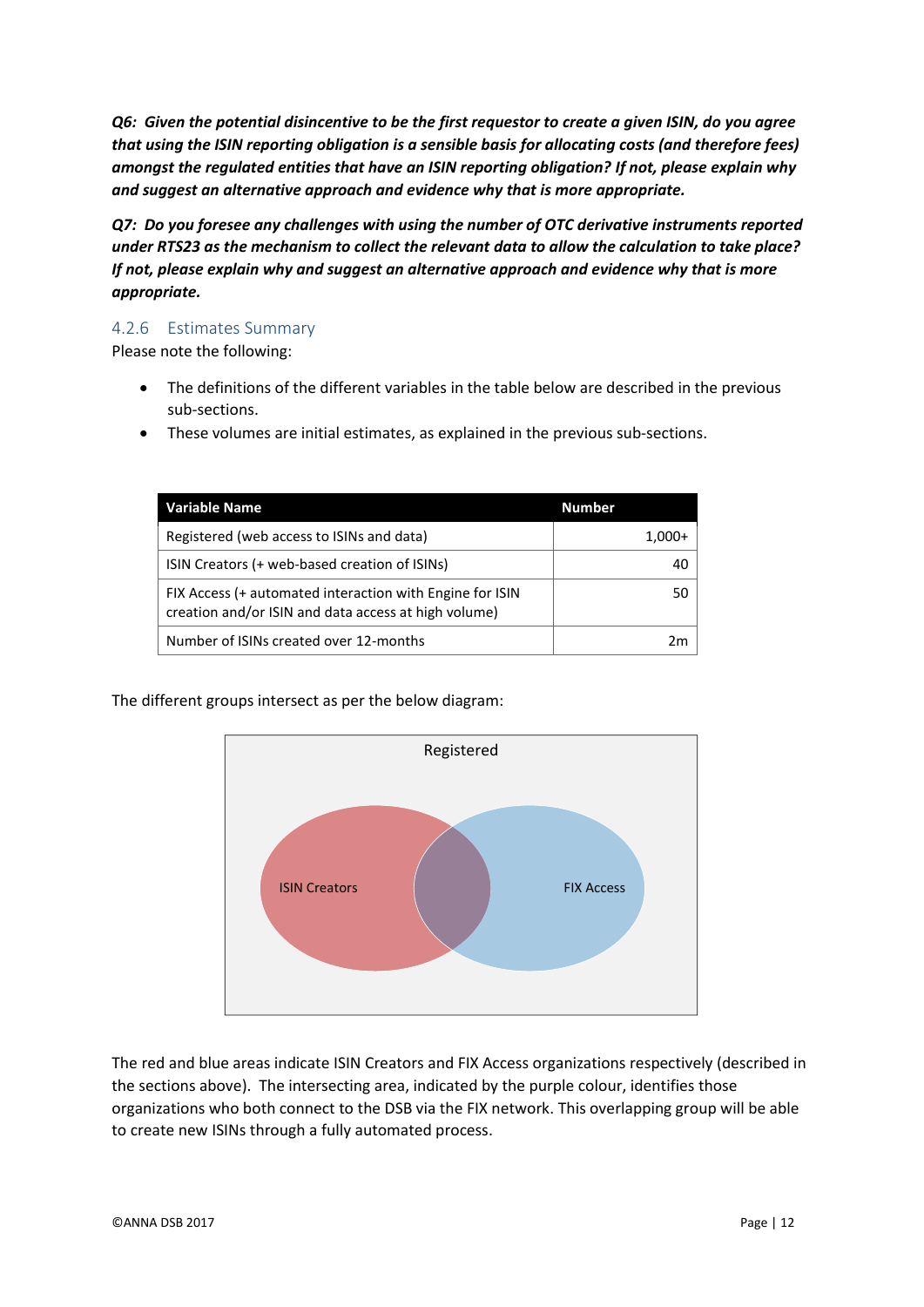*Q8: Is there another group of organizations that will interact with the DSB and should be taken into account when constructing the fee model? If so, please describe them, how their usage may differ from that already described, and what their potential impact might be on the service.*

## <span id="page-12-0"></span>5 Cost Governance

ANNA's status as a Registration Authority requires provision of an annual report to ISO confirming NNAs are adhering to the obligations outlined in the RAA and this includes the cost recovery aspect of their operations. ISO is entitled to request an audit on services, including fees charged, at any time. As the numbering agency for OTC derivatives, the DSB will fall under this obligation and be subject to the same scrutiny by ISO.

In addition, the DSB Board will engage an independent consultancy to perform an ongoing review of the DSB activities, including its costs and cost management.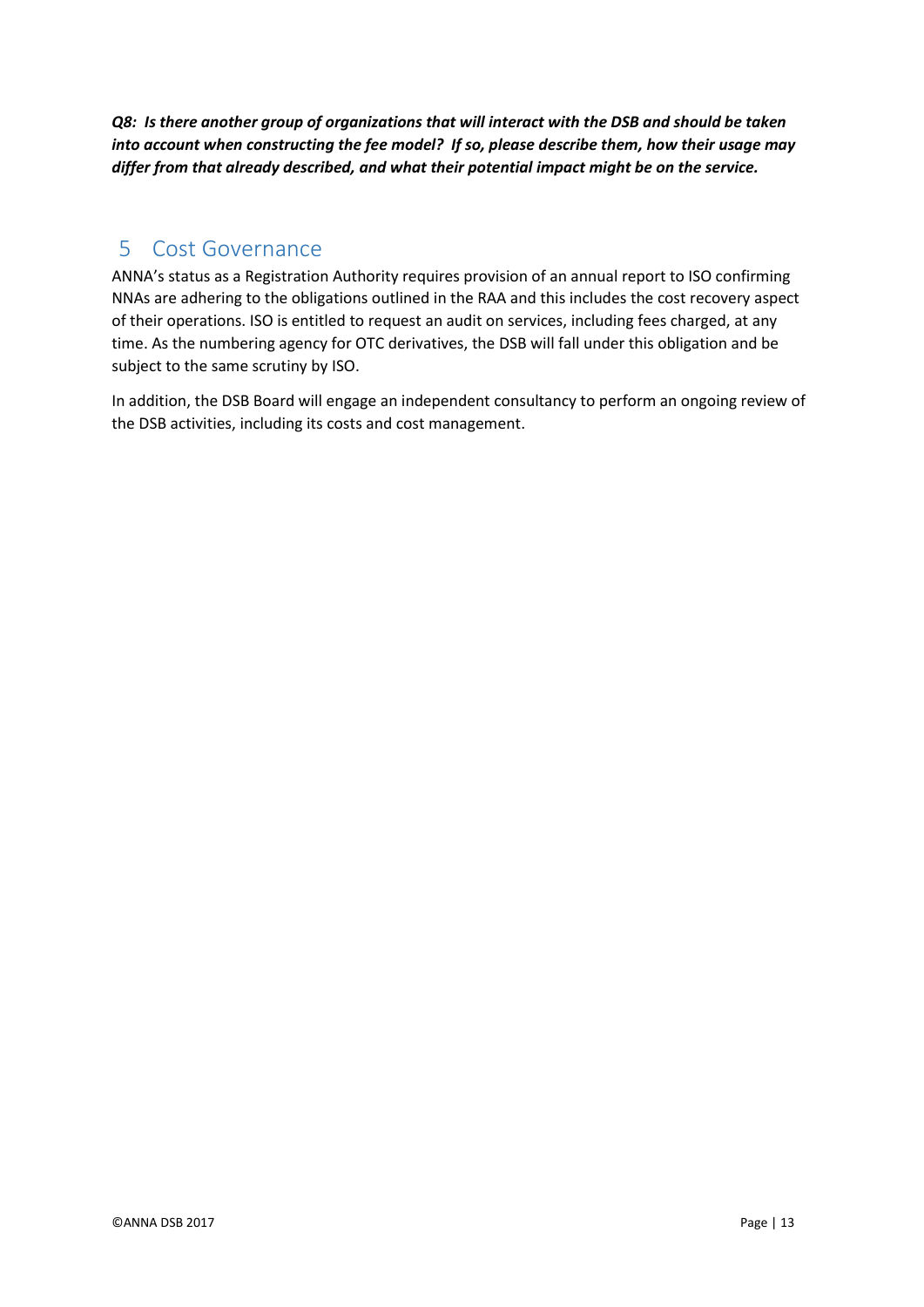## <span id="page-13-0"></span>6 Proposed Model

#### <span id="page-13-1"></span>6.1 Description

The proposed model is a combination of those considered in sectio[n 7.](#page-18-0) The key aspects are:

- FIX Access organizations will pay a value-based fee for systematic connectivity to the DSB.
- This fee will be used to reduce the cost of ISIN generation for all ISIN creators, with a focus on those entities that have a regulatory mandate to create ISINs
- The FIX Access fee will require an annual upfront subscription, in order to provide certainty of the fee to be paid by the Regulated ISIN Creators. The FIX Access fee will be paid by all users who wish to have FIX connectivity to the DSB, including Regulated ISIN Creators, non-Regulated ISIN Creators and Registered Users who are not ISIN Creators.
- Regulated ISIN Creators will pay an annual subscription fee based on the number of instruments they have available to trade relative to the total number of instruments ToTV plus instruments with uToTV. This fee is in addition to the FIX Access fee should they wish to connect to the DSB via the FIX network.
- Non-Regulated ISIN Creators will be charged on a per ISIN basis. This fee is in addition to the FIX Access fee should they wish to connect to the DSB via the FIX network. The fee for the non-regulated ISIN Creators will be set by the DSB based on the total cost of the DSB and the expected ISINs created for the year. The per-ISIN fees from non-regulated ISIN Creators will result in a surplus that will then be redistributed back to users. The mechanism for this redistribution is the subject of a future consultation paper.
- The consumption of ISINs and related data over the website or via the File Download Service will have no charge

### <span id="page-13-2"></span>6.2 Payment Structure

The key aspects of the payment structure for this fee model are:

#### FIX Access Organizations

- From the expectation that this group will represent the bulk of ISIN-generation volume and use of the archive, the DSB proposes that fees collected from this group will be the foundation of the cost-recovery program. Whatever cost recovery is not achieved through these fees will be assigned to ISIN Creator users that are not FIX-connected.
- There will be two tiers of FIX access fees, based on whether an organisation subscribes to services related to a single asset-class or multiple asset classes
- The fee will be payable annually in advance, enabling calculation of the residual fees charged to the ISIN Creator groups
- If the advance commitments of FIX Access users are greater than the overhead cost of the DSB numbering agency services, the FIX Access fee will be reduced for those users.
- The first payment will cover the costs from October 2017 to December 2018.
- Once the list is open for FIX connectivity, onboarding of market participants will be sequenced based on when they execute contracts with the DSB

#### Regulated ISIN Creators

 If the fees from the FIX Access organisations are sufficient to cover the whole cost of the DSB, then no fees will be charged to Regulated ISIN Creators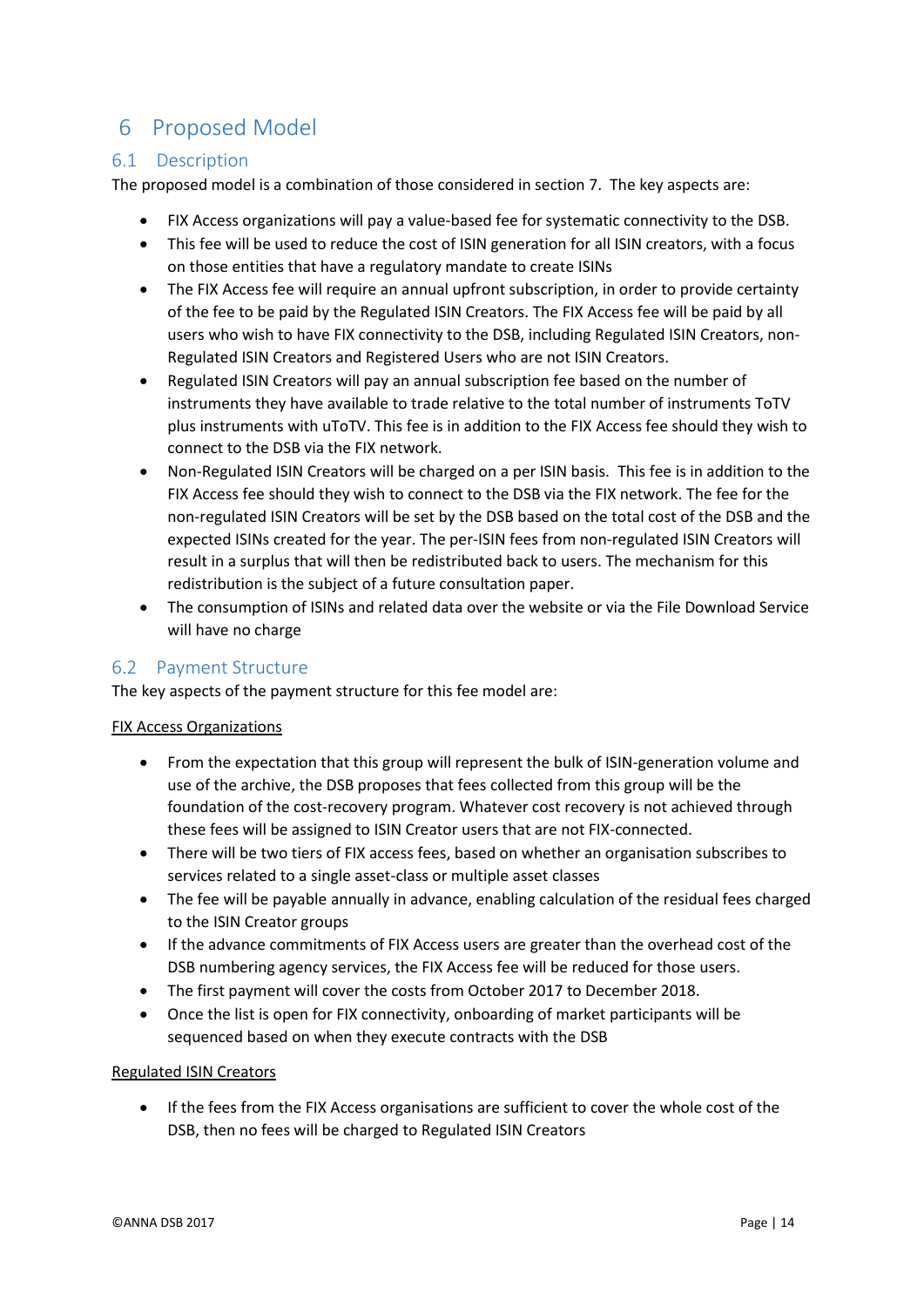- If the fees from the FIX Access organisations are not sufficient to cover all the DSB costs, then Regulated ISIN Creators will submit their estimate of the number of instruments they expect to submit under their RTS23 obligation.
- The DSB will calculate the fees for each Regulated ISIN Creator based on the weighting methodology calculated in section 4.2.5 (Additional Volume Metric - Number of instruments Tradeable on a Trading Venue or with an underlying Tradeable on a Trading Venue)
- Regulated ISIN Creators will pay in advance for the year ahead based on their estimate
- ISIN Creators exceeding their estimate will be able to adjust up their estimates intra-year, with the uplift fee being proportionate to the uplifted figure.
- An additional weighting applied to the cost of excess transactions is under consideration, as an incentive for accuracy in start-of-year estimates so that the group's fees are fair. The DSB proposes to set such a weighting in the 10%-20% range.
- ISIN Creators who undershoot their estimate will be offered either a refund or a credit carried over to the following year.
- The first payment will cover the expected costs from October 2017 to December 2018. The comparison of Regulated ISIN Creator estimates vs. actuals will be based on the ToTV & uToTV figures published by ESMA during 2018 based on RTS23 submissions of the relevant Regulated ISIN Creators.

#### Non-Regulated ISIN Creators

- The DSB will set the per ISIN charge based on the Total Cost of the DSB and the estimate of the total number of ISINs to be created
- In the first instance, the DSB will need to estimate the total number of ISINs, but once operational, the DSB will utilise actual ISIN creation figures instead of estimated figures
- The per-ISIN charge will carry an additional weighting over fees paid by ISIN creators with annual contracts. The DSB proposes to set the weighting at around 100% which in effect is the premium for ad hoc, one-off transactions compared to entities who have taken on an annual commitment.
- Non-Regulated ISIN Creators will pay monthly in arrears for the ISINs that they created in that month.
- Given the proposed methodology, surplus revenue for the DSB may be expected. If this occurs, the surplus will be returned to the user base. The methodology for this re-balancing will be the subject of a future consultation paper.

### <span id="page-14-0"></span>6.3 Worked Example – Base Case

The projected fees in this section use the numbers stated in the Cost Basis section above.

#### FIX Access

- The proposed fees for FIX Access are as follows:
	- o **€80K for single-asset**
	- o **€120K for multi-asset**
- Assuming a 50-50 split between organisations wishing to consume a single asset vs multiasset, the implication is as follows:
	- o Number of single-asset FIX Access organizations = 25
	- o Number of multi-asset FIX Access organizations = 25
- Total revenue generated from this group = [25 x €80K] + [25 x €120K] = **€5m**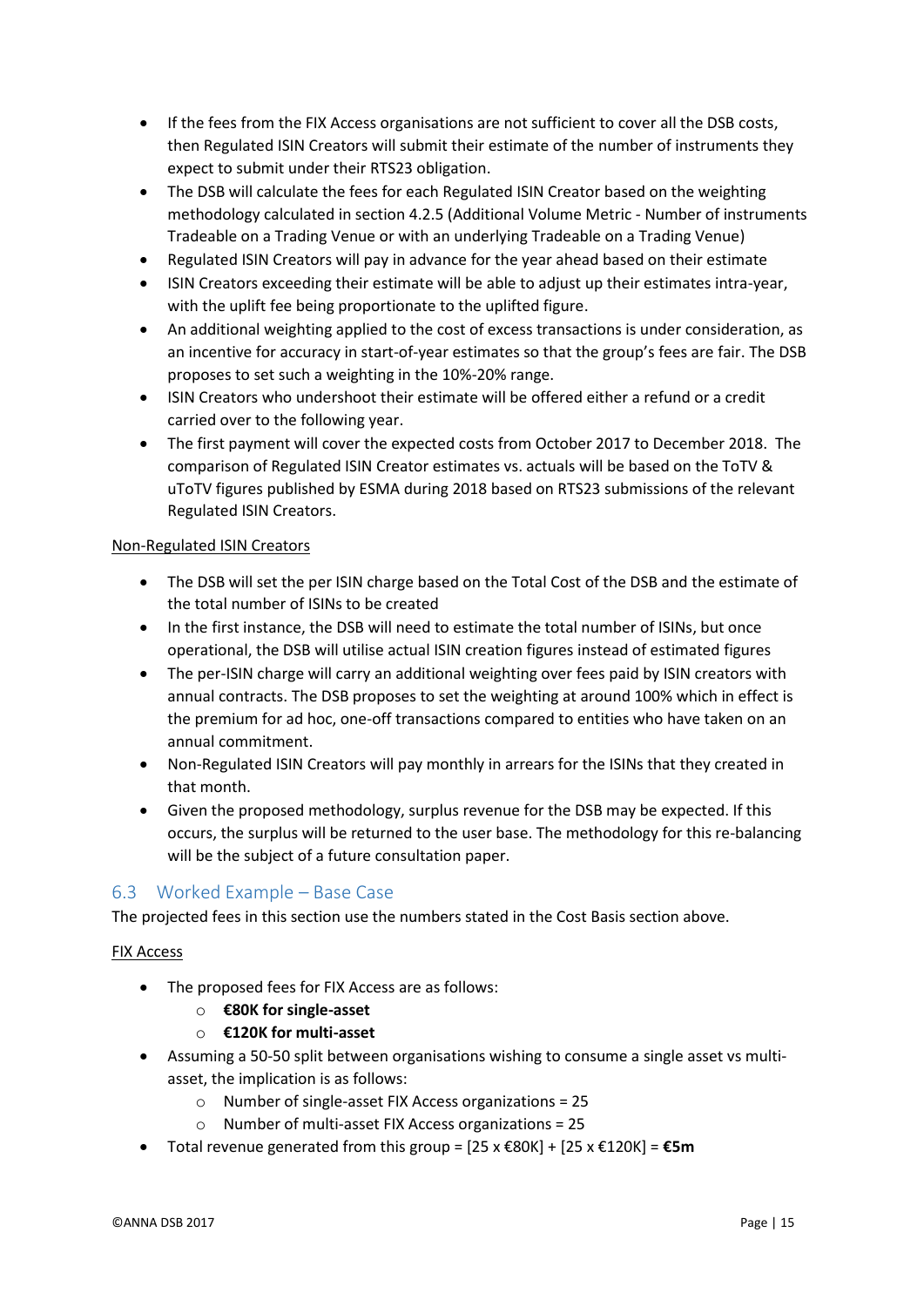Total estimated cost of the DSB = €6m which leaves a remainder of €1m to be raised from ISIN Creators.

#### Regulated ISIN Creators

To ensure no revenue shortfall for the DSB, particularly in its early years when unexpected costs are most likely and contingency funding most precarious, the DSB proposes to levy the remaining cost recovery fees on Regulated ISIN Creators.

This model places a potentially significant financial obligation on Regulated ISIN Creators. The corollary of this obligation are several benefits, including (a) potentially paying no ISIN creation fees if the FIX Access fees cover the entire cost of the DSB, and (b) a guaranteed discount in the implied per-ISIN fee compared to non-regulated ISIN Creators.

In this specific example:

- The total annual cost being funded by this group = **€1m**
- Each Regulated ISIN Creator submits to the DSB their estimate of the number of entries they expect to report under their RTS23 obligations over the year.
- Assume the sum total of all these estimates is 3m
- An organization that provides an estimate of 60K as the number of instruments they expect to report under their RTS23 obligations over the year would pay = €1m x (60K / 3m) = **€20K** for the year
- If the organization exceeds its estimate during the year, it will be able to adjust up its estimates intra-year, with the uplift fee being proportionate to the uplifted 'market share' figure plus an additional weighting of 10%-20% applied to the delta.
	- $\circ$  An increase from 60K to 90K of reportable instruments will result in an unweighted uplift of €1m x (30K / 3m) = **€10K** for the year
	- $\circ$  Applying an additional weighting of 15% (the mid range of the proposed 10%-20%) weighting) results in an actual uplift of **€11.5K** = **€10K x 115%**
	- o Therefore the total fee for the organisation for the year will be **€31.5K = €20K + €11.5K**
	- o This **€11.5K** will result in a surplus that will be redistributed to users, the mechanism for the rebalancing to be the subject of a future consultation paper.
- If the organisation undershoots its estimate at the end of the year, it will be offered either a refund or a credit carried over to the following year.
- The implied per-ISIN generation fee = [Remaining cost of the DSB] / [the expected number of ISINs] = €1m / 2m = **€0.50 per ISIN**

Note that the implied per-ISIN generation fee is not impacted by the weighting metric based on RTS23 submissions. The weighting metric is simply a mechanism to distribute the costs more fairly across the Regulated ISIN Creator user base.

#### Non-Regulated ISIN Creators

Non-Regulated ISIN Creators have no obligation to create any ISINs. They follow a simple Pay-as-You-Go model based on a per-ISIN fee.

 The un-weighted per ISIN fee = [Remaining cost of the DSB] / [the expected number of ISINs] = €1m / 2m = **€0.50 per ISIN. Applying a weighting of 100% takes the figure to €1.00 per ISIN.**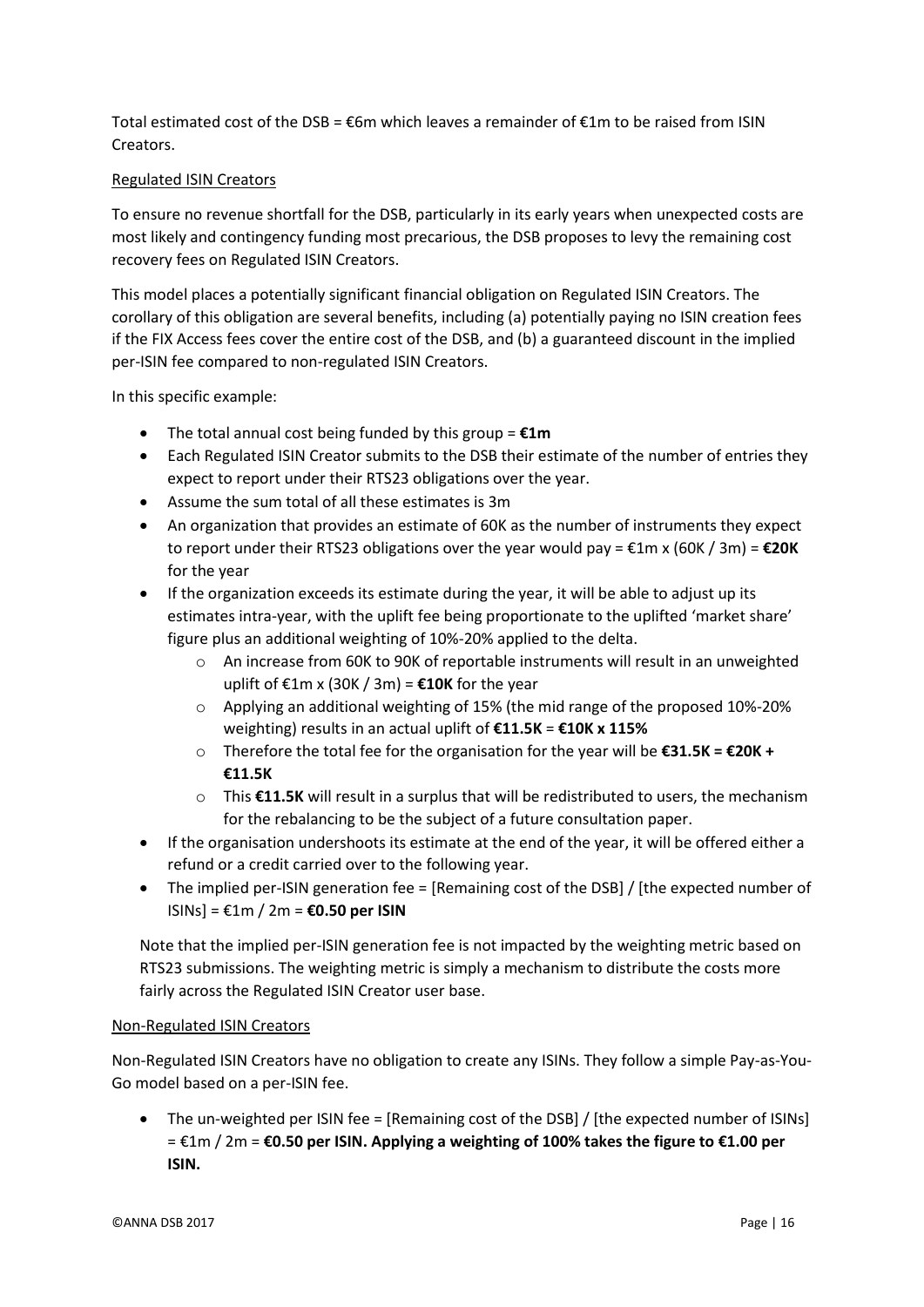- An organization that creates 10K ISINs will expect to pay = €1.00 x 10K = **€10K for the year**
- Assuming 200K ISINs are created via non-regulated ISIN Creators, the total fees paid =  $£1.00$ x 200K = **€200K for the year**.

Given the assumptions of this model, this €200K from the Non-Regulated ISIN Creators would create a surplus for the DSB. The methodology to rebalance the revenues – i.e., redistribute these funds back to the user base - will be the subject of a future consultation paper.

## <span id="page-16-0"></span>6.4 Worked Example – Excess Fees from FIX Connections

The Technology and Operations Consultation Paper proposes to build the DSB with an initial capacity to support 200 FIX connections. This worked example illustrates the expected fees should the full capacity be utilised.

#### FIX Access

- The DSB sets the fees for FIX Access at:
	- o **€80K for single-asset**
	- o **€120K for multi-asset**
- 200 organisations choose to subscribe to FIX Connectivity
- Assume a 50-50 split between single asset and multi-asset implies
	- o Number of single-asset FIX Access organizations = 100
	- o Number of multi-asset FIX Access organizations = 100
- Implies total revenue generated from this group = [100 x €80K] + [100 x €120K] = **€20m**

Total estimated cost of the DSB =  $€6m$  which implies a surplus of  $€14m$ . Therefore, the FIX Access fees would be reduced by 80%, so that the resulting fees become the following:

- o **€24K for single-asset x 100 users**
- o **€36K for multi-asset x 100 users**

#### Regulated ISIN Creators

• If FIX Access payments provide the entire cost recovery, there will be no fee for creating ISINs for this group irrespective of the RTS23 submission estimates supplied by the group members. However, any ISIN Creator that is also part of the FIX Access group will still pay the FIX Access fee in the same manner as all other FIX Access users

#### Non-Regulated ISIN Creators

- As per the worked example in section 6.3 the DSB will generate a **€200K surplus** for the year from this group based on a **€1.00 per ISIN fee**
- This surplus will be redistributed to the DSB users. The mechanism for this redistribution will be the subject of a future consultation.

#### <span id="page-16-1"></span>6.5 Intermediary Effect

The potential that some users of the DSB will be intermediaries representing multiple entities that might otherwise be direct users raises the question of the impact of intermediaries on the fee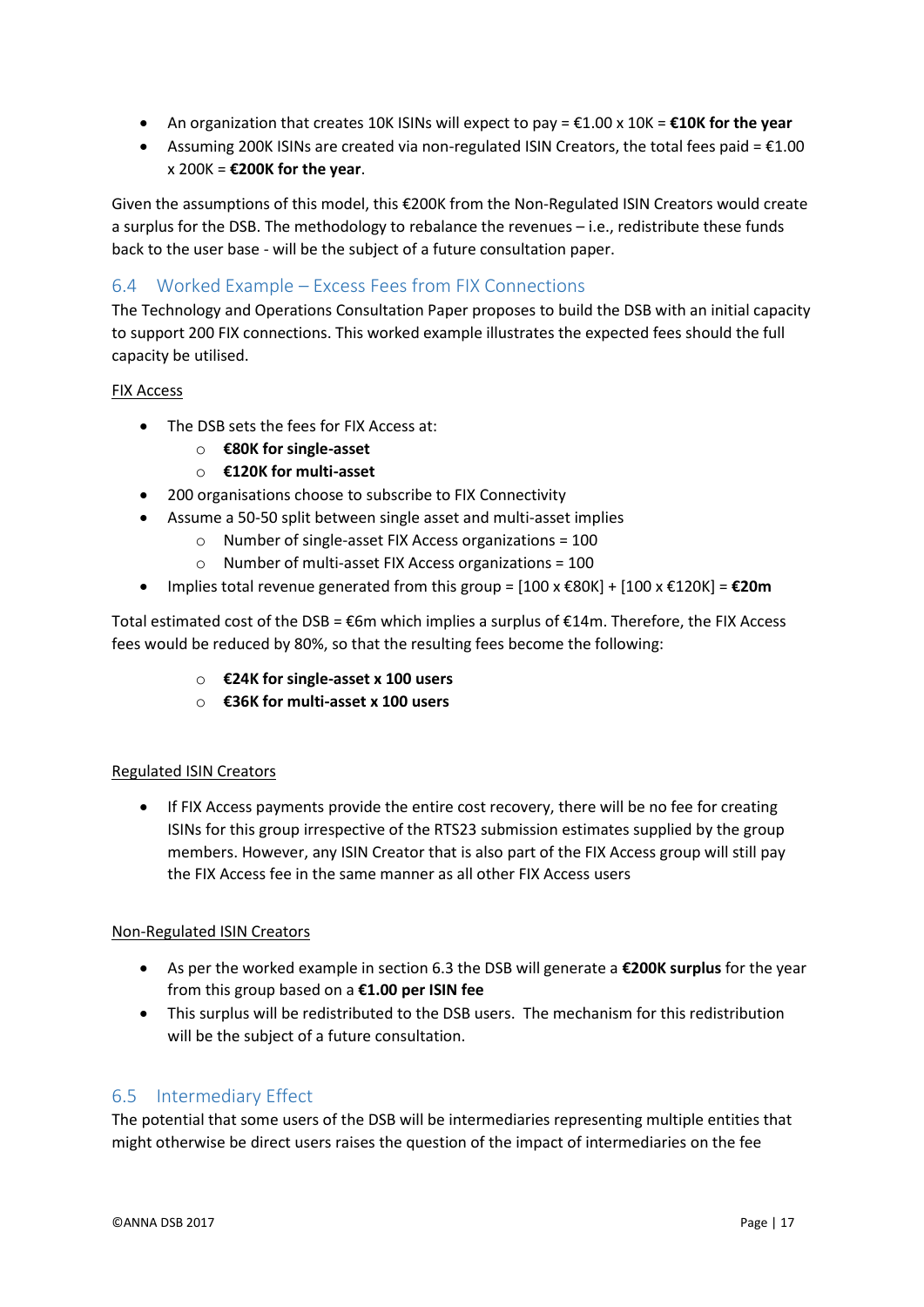model. In determining this impact, the DSB considers the principles of equitable access and pricing for all users. The approach to ensure such fairness is described below:

- For FIX Access: To ensure fairness among users with a direct connection and users connecting via an intermediary aggregator, the intermediary would pay a separate fee for each end client connected to its FIX network.
- For Regulated ISIN Creators:
	- o the intermediary could opt to pay the per-ISIN fee.
	- o Alternatively, to ensure fairness between users with direct connectivity and users connecting via an intermediary, the intermediary would identify all the regulated ISIN Creators connected to it so that an accurate calculation of the fee can be made based on the sum of the RTS23 submissions across all the Regulated ISIN Creators.
- For Non-regulated ISIN Creators: there is no impact on fairness for this user group because the intermediary will be obtaining ISINs for these clients on a per-ISIN basis.

*Q9: Having read about the proposed fee model in the above section and the various fee models considered in Section 7 below, do you agree that the proposed model offers a fair and equitable approach to fees for the numbering agency function of the DSB? If not, please explain your reasons. If possible, suggest improvements on the proposed model.* 

*Q10: Do you think there may be practical difficulties in executing the proposed model? If so, please explain and, if possible, suggest alternative solutions to these challenges.*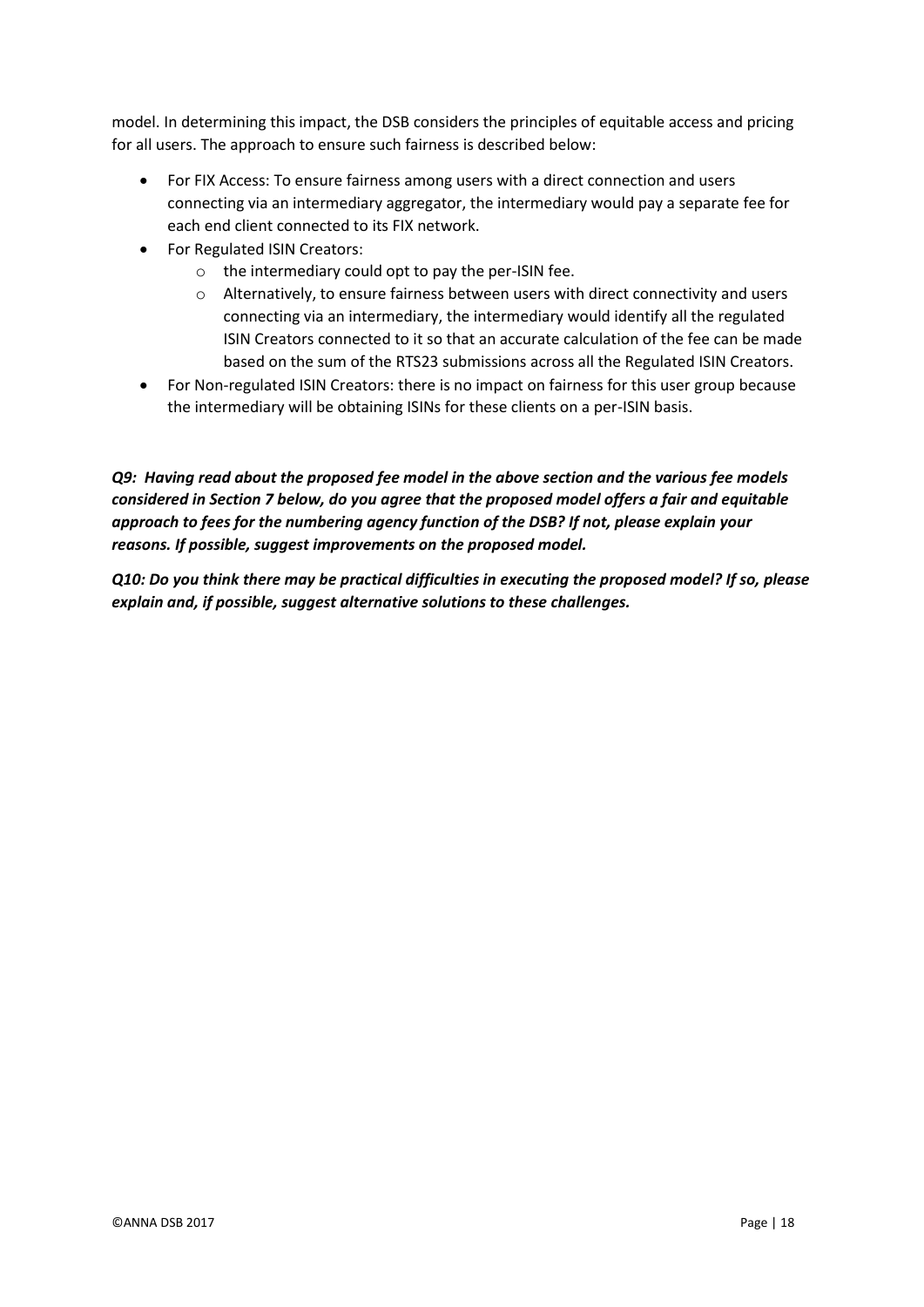## <span id="page-18-0"></span>7 Fee Models Considered

While this paper details a proposed fee model which incorporates features from various fee models described below, these other fee models remain under consideration until a decision is made on the fee model features and structure.

The listing for each of the fee model includes the following sub-sections:

- Description highlights the key aspects of the model regarding which groups are charged and which are not
- Worked Example using the numbers proposed in the Cost Basis section, demonstrates examples of the possible fees charged to users of the DSB under the given model
- Payment Structure proposes when the payments to the DSB will be made and any incentives the DSB is currently considering for the model in question
- Intermediary Effect examines the potential impact on the fee model on vendors that effectively aggregate ISIN Creator firms under a vendor's single user account with the DSB. These intermediaries can take various forms & roles:
	- $\circ$  Market data vendors may add proprietary, value-add data points to the ISIN dataset, or they may serve as agents of their clients in ISIN creation. Assuming the vendor's agency role is transparent to the DSB and that the ISIN-creation fee is handled between the DSB and the end user, there is no material effect on the fee model.
	- o With other categories of intermediaries, such as legal firms that serve as designated agents for ISIN creations or software vendors that may offer automated DSB interface for ISIN creation, the same principle holds. The DSB must effect a financial relationship with the end user that reflects the service level the end user is employing.
	- $\circ$  Large financial institutions may appoint a single entity to act as the interface and pathway for the whole institution to create and/or consume the ISIN dataset. This consolidation may effect some of the fee models under consideration.
- Pros & Cons positives and negatives of each fee model under consideration

#### <span id="page-18-1"></span>7.1 Fee Model: Per-ISIN Creation

#### 7.1.1 Description

Key aspects of this fee model are the following:

- Organizations pay on a per ISIN-created basis.
- Organizations that only consume ISINs and associated data, regardless of whether this is via the website, file download or the FIX network, are not charged.

#### 7.1.2 Worked Example

Using the numbers stated in the Cost Basis section:

- Per ISIN charge = [Total cost of the DSB] / [Number of ISINs]
- Per ISIN charge example = €6,000,000 / 2,000,000 = **€3.00**

Note that a halving or doubling in the number of ISINs will double or halve the per-ISIN fee respectively.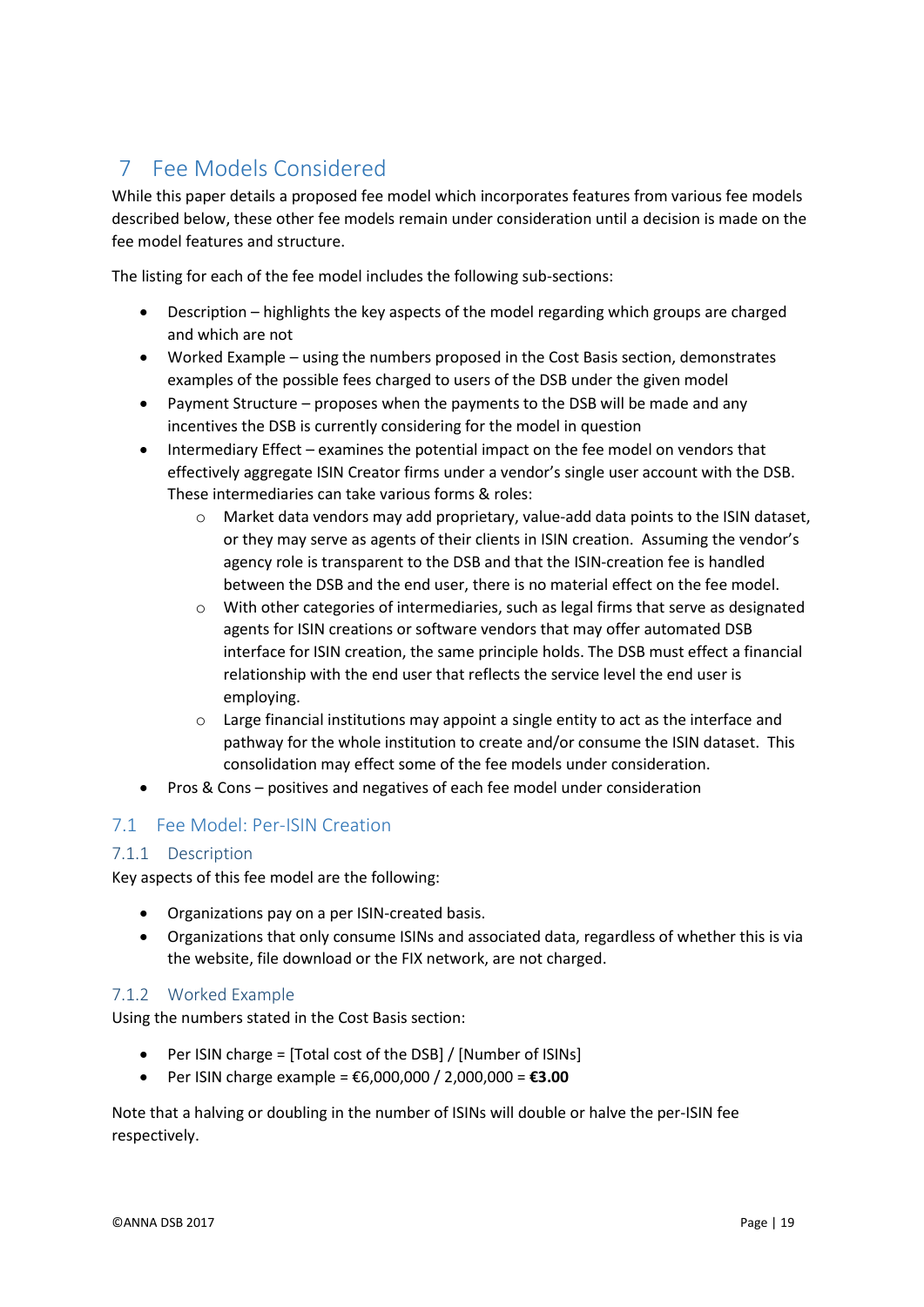#### 7.1.3 Payment Structure

The key aspects of the payment structure for this fee model are:

- ISIN Creators are requested to submit their estimate of the ISINs they expect to create in the upcoming year.
- The DSB will calculate the standard fee per ISIN based on the worked example equation above – using the total number of expected ISINs from the ISIN Creators.
- ISIN Creators will pay based on their estimate in advance for the year.
- If an ISIN Creator exceeds their estimate they will be able to uplift their estimate intra-year, subject to an additional weighting of 10% - 20%, in order to provide fairness to those organisations who estimated more accurately at the start of the year.
- If an ISIN Creator undershoots their estimate at the end of the year, they will receive a credit or a refund at the end of the year.

#### 7.1.4 Intermediary Effect

The expected impact on the Per ISIN Creation model by an intermediary vendor is:

 No impact on the immediate revenue stream – intermediaries would pay for each ISIN they generate. The number of ISINs created would be unaffected by the presence of intermediaries and therefore the revenue would remain the same.

#### 7.1.5 Pros & Cons

| Pros                                                                  | Cons                                                           |
|-----------------------------------------------------------------------|----------------------------------------------------------------|
| Simple fee model easily understood and<br>transparent to the industry | Rewards free-riding – waiting for others to<br>create the ISIN |
| All users creating an ISIN are charged the same<br>amount             |                                                                |

### <span id="page-19-0"></span>7.2 Fee Model: Fixed Fee for ISIN Creators

#### 7.2.1 Description

Key aspects of this model are the following:

- All organizations in the ISIN Creators group pay the same annual fee, including Non-Regulated ISIN Creators and ISIN Creators with low volume ISIN creation needs.
- This fee will be calculated to cover all the costs of the DSB.
- Organizations not part of this group do not pay anything regardless of their use of the remaining services provided by the DSB.

#### 7.2.2 Worked Example

Using the numbers stated in the Cost Basis section:

- Annual fee paid by each organization in this group = [Total cost of the DSB] / [Number of ISIN Creators]
- Annual fee example €6,000,000 / 40 = **€150,000**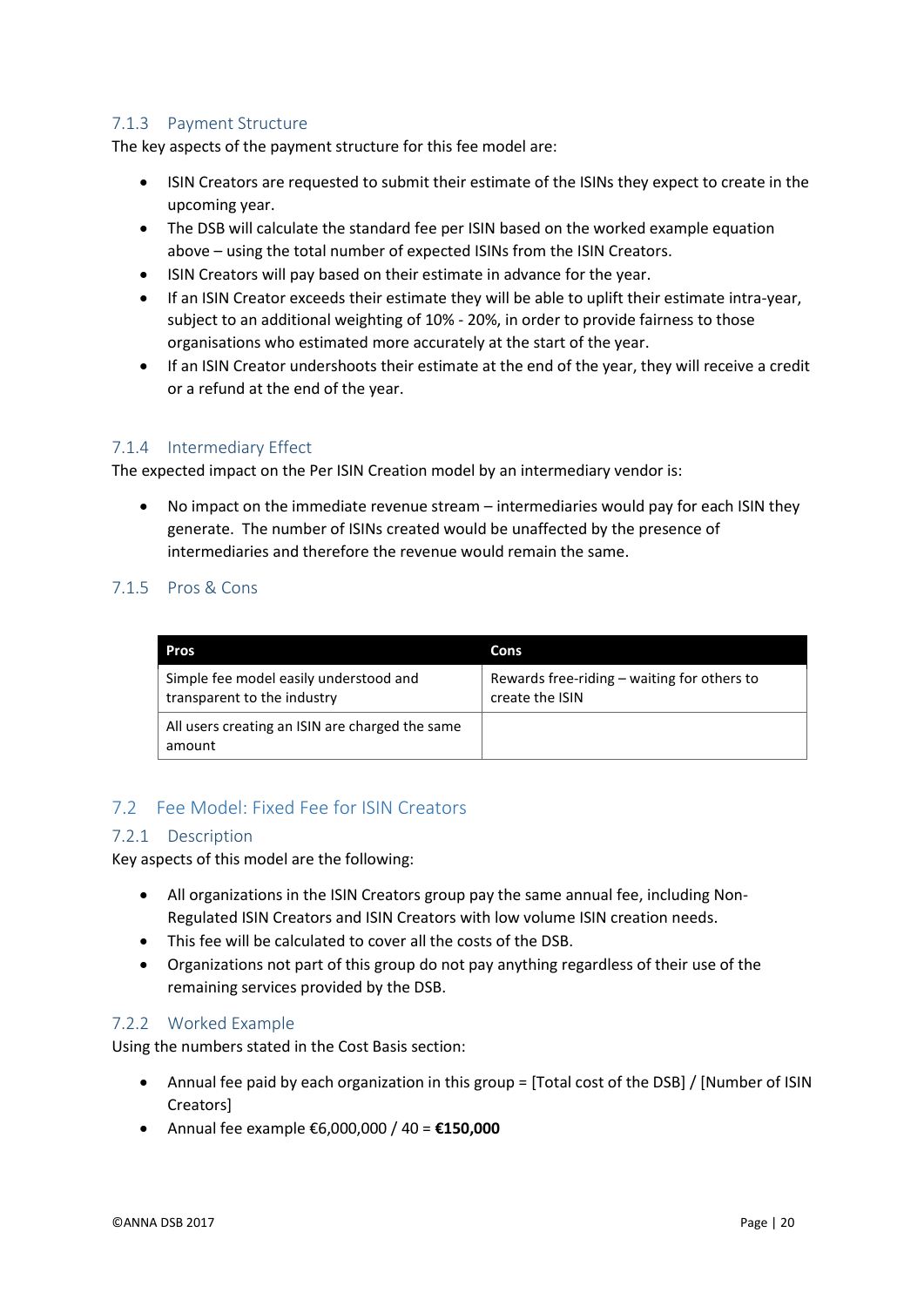Note that a halving or doubling in the number of organizations in the ISIN Creators group will double or halve the implied annual fee.

#### 7.2.3 Payment Structure

The key aspects of the payment structure for this fee model are:

ISIN Creators will pay, based on the worked example above, in advance for the year

#### 7.2.4 Intermediary Effect

The expected impact on the Fixed Fee model by an intermediary vendor is:

 Reduces the population of the ISIN Creators and therefore increases the annual fee for all the remaining members. E.g., five trading venues contract with vendor A for the ISIN data and some added-value services. Vendor A joins the DSB as an ISIN Creator, thereby reducing the total population (and the denominator for the fee calculation) by 4. The consequence is that other ISIN Creators are now each paying a greater share of the total cost because of the reduction in population. The magnitude of the impact of this change is determined by what proportion of the total population the '4' represents

#### 7.2.5 Pros & Cons

| Pros                                                                                                            | Cons                                                                                                                                                  |
|-----------------------------------------------------------------------------------------------------------------|-------------------------------------------------------------------------------------------------------------------------------------------------------|
| Simple fee model easily understood and<br>transparent to the industry                                           | Some reward for free-riding – an organization<br>might choose to not join the 'ISIN Creator' group<br>and simply wait for others to generate the ISIN |
| No bias or favourable treatment of<br>organizations possible – all generating<br>organizations pay the same fee | Organizations generating 1m ISINs pay the same<br>fee as an organization generating 10 ISINs                                                          |
|                                                                                                                 | Intermediary effect impacts the distribution of<br>fees to the detriment of other affected ISIN<br>Creators                                           |

#### <span id="page-20-0"></span>7.3 Fee Model: Banded Fees for ISIN Creators

#### 7.3.1 Description

Key aspects of this model are:

- Organizations in the ISIN Creators group are separated into bands based on the number of ISINs they expect to create on an annual basis
- A suggested band range is shown below bearing in mind the impact on new entrants to the market and the estimation of new ISINs (2m) articulated in the cost basis section:
	- $\circ$  Band 1: 0 5,000
	- $\circ$  Band 2: 5,001 50,000
	- $\circ$  Band 3: 50,001 250,000
	- $\circ$  Band 4: 250,001 +
- The costs of the DSB could be allocated across these bands using the following ratios:
	- o Band 1: 0%
	- o Band 2: 25%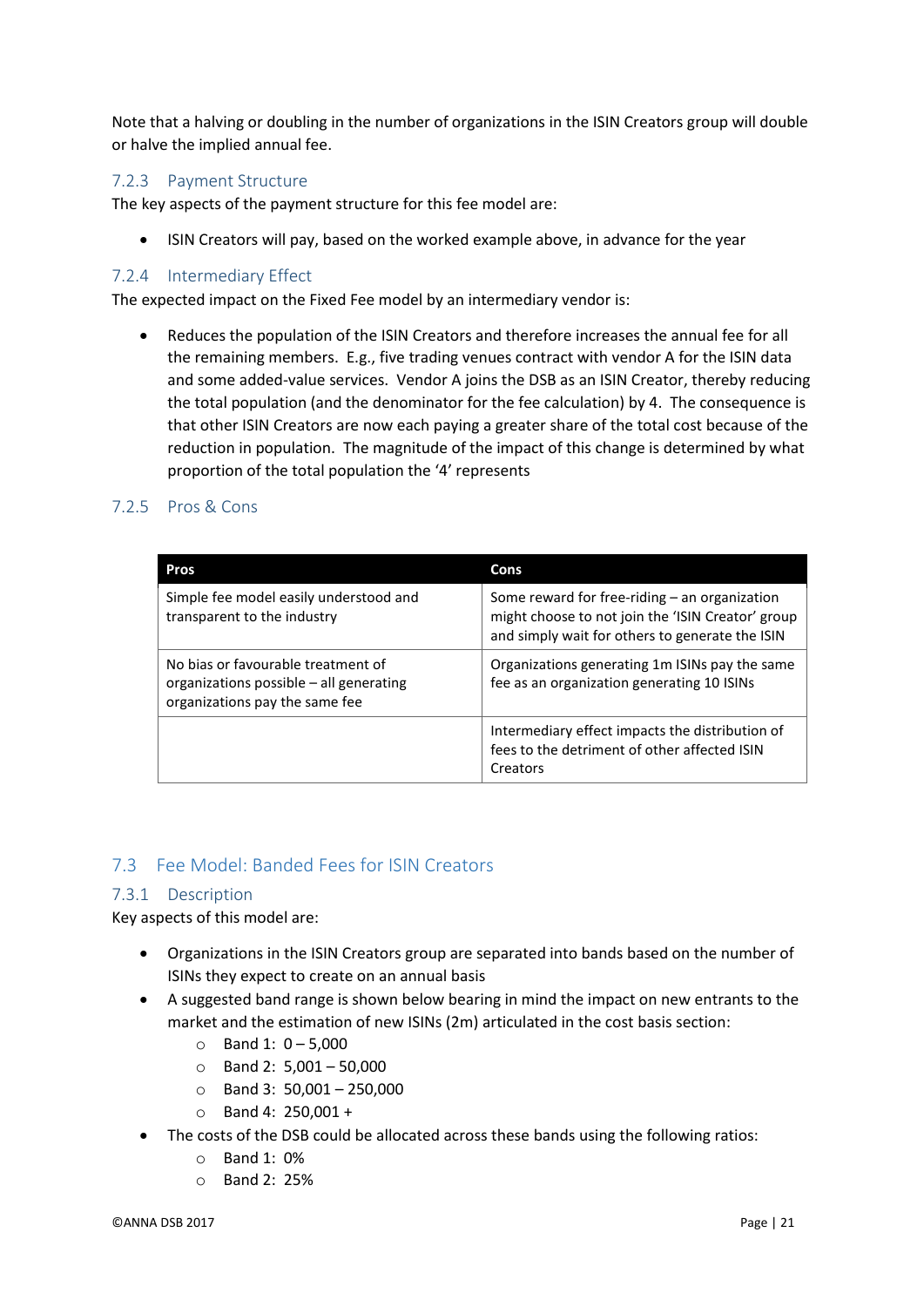- o Band 3: 35%
- o Band 4: 40%
- Organizations not part of the ISIN Creator group do not pay any fees

#### 7.3.2 Worked Example

Using the numbers stated in the Cost Basis section:

- The total annual fee paid by each band = [Band Ratio] x [Total cost of the DSB]
- The total annual fees paid by each band would be:
	- o Band 1: €0
	- o Band 2: **€1.5m**
	- o Band 3: **€2.1m**
	- o Band 4: **€2.4m**
- The annual fee paid by an individual organization will depend on the population of their band. E.g. If Band 2 has 20 organizations, they will pay **€75K** each

For equivalence, if we assume that the 20 organizations each generate 37,500 ISINs then for one of those organizations, the per ISIN charge = €75,000 / 37,500 = **€2.00 per ISIN**

#### 7.3.3 Payment Structure

The key aspects of the payment structure for this fee model are:

- ISIN Creators will submit which band they expect to occupy
- ISIN Creators will pay, based on the worked example above, in advance for the year
- ISIN Creators joining during the financial year will pay the full amount for their band
- If an organization exceeds their band upper limit, they will be charged on a per ISIN basis the fee for which will be set by: [Band Annual Fee] / ([Number of ISIN Creators in new band] \* [Minimum number of ISINs])

#### 7.3.4 Intermediary Effect

The expected impact on the Banded Fees model by an intermediary vendor is:

 Reduces the population of ISIN Creators thereby increasing the fees for the remaining users in the relevant band.

#### 7.3.5 Pros & Cons

| <b>Pros</b>                                                               | Cons                                                                                                                                                                                                                             |
|---------------------------------------------------------------------------|----------------------------------------------------------------------------------------------------------------------------------------------------------------------------------------------------------------------------------|
| Relatively simple fee model                                               | The model described can result in significantly<br>different implied per-ISIN fees across different<br>bands which may result in unfair treatment of<br>some users compared to others depending on<br>which band they fall into. |
| Number of ISINs being generated by an<br>organization sets the fee amount | Intermediary effect poses risks to the revenue<br>stream, and thus to pricing for other users                                                                                                                                    |
| Low barriers to entry for new or small<br>organizations                   | Can induce behaviour change when an<br>organization approaches the boundary from one<br>band to another                                                                                                                          |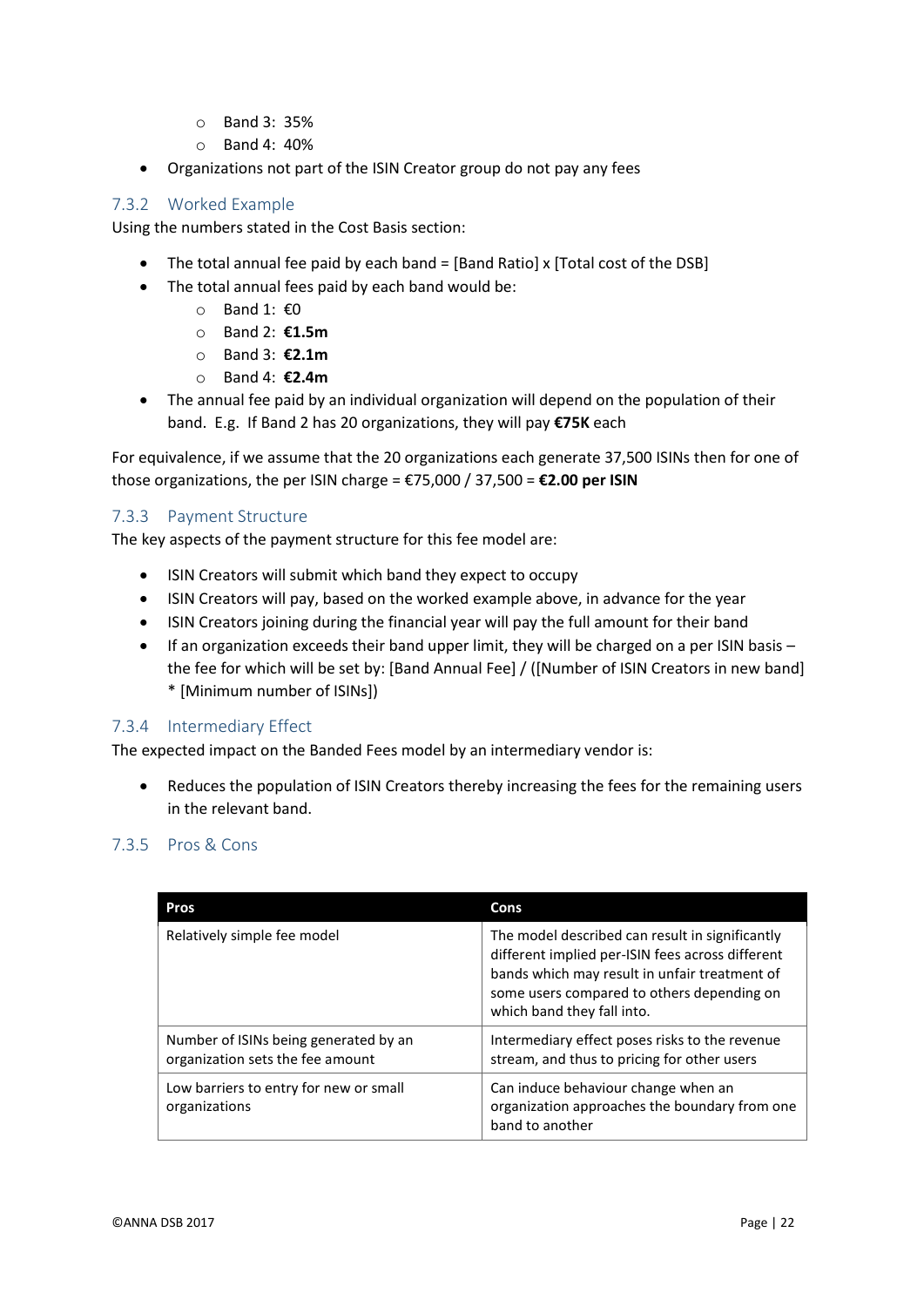## <span id="page-22-0"></span>7.4 Fee Model: Market-Share Proxy for ISIN Creators

#### 7.4.1 Description

The key aspect of this model is that it calculates fees for Regulated ISIN Creators -- trading venues and SIs --according to the size of their ISIN generation obligations in proportion to all other Regulated ISIN Creators.

- This metric enables the DSB to distribute the cost of generating ISINs across all the organizations that are required to generate them as part of their MiFID II reporting obligations.
- The fee levied on a particular organization will be determined by its share of the total of submitted estimates from SIN Creators for the number of ISINs to be reported under RTS23 for the year ahead.
- Fees will be calculated annually in advance.

### 7.4.2 Worked Example

Using the numbers stated in the Cost Basis section:

- The total annual fee paid by each = [Estimated Proportion of total ToTV & uToTV] x [Total cost of the DSB]
- Assume that an ISIN Creator estimated ToTV & uToTV is 60K instruments
- Assume the sum of the submissions of all ISIN Creators is 3m
- ISIN Creator pays = [60,000 / 3m] x €6m = **€120K per annum**

#### 7.4.3 Payment Structure

The key aspects of the payment structure for this fee model are:

- ISIN Creators are requested to submit their estimate of their ToTV & uToTV.
- The DSB will calculate the fee for each ISIN Creator based on their proportion of the aggregated estimates of all ISIN Creators.
- ISIN Creators pay in advance for the year.
- If the organization exceeds its estimate during the year, it will be able to adjust up its estimates intra-year, with the uplift fee being proportionate to the uplifted 'market share' figure plus an additional weighting of 10%-20%.
	- o An increase from 60K to 90K of reportable instruments will result in an unweighted uplift of €6m x (30K / 3m) = **€60K** for the year
	- o Applying the additional weighting of say 15% results in an actual uplift of **€69K** = **€60K x 115%**
	- o Therefore the total fee for the organisation for the year will be **€189K = €120K + €69K**
	- o This **€69K** will result in a surplus that will be redistributed to users. The mechanism for the redistribution is the subject of a future consultation paper.
- If the organisation undershoots its estimate at the end of the year, it will be offered either a refund or a credit carried over to the following year.

#### 7.4.4 Intermediary Effect

There is no expected impact on the fees for the ToTV & uTOTV model by an intermediary vendor, as fees are not based on actual generation or connectivity but rather on a proxy from regulatory data.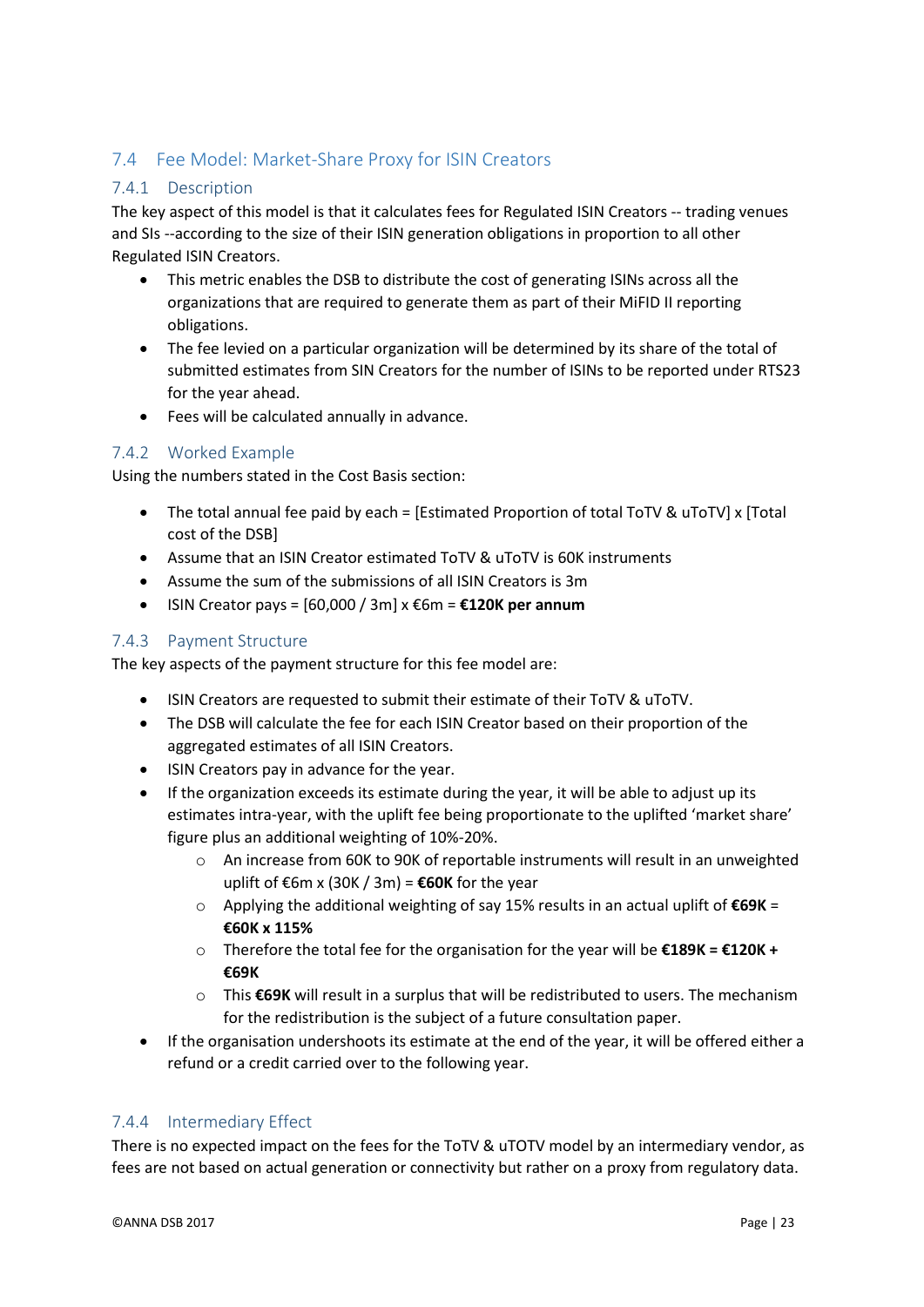However, the DSB would have to obtain identification of the vendor clients in order to obtain ToTV and uToTV estimates.

#### 7.4.5 Pros & Cons

| Pros                                                     | Cons                                                                                                                                                           |
|----------------------------------------------------------|----------------------------------------------------------------------------------------------------------------------------------------------------------------|
| Relatively simple fee model                              | Fee model based on EU requirements for ISINs<br>in MiFID II and therefore difficult to extend if<br>ISINs are used beyond the EU or for non-<br>regulatory use |
| No effect of intermediaries on revenue stream            | Network connectivity costs are funded by all<br>ToTV and uToTV users which may not be a fair<br>distribution of cost allocation across the DSB<br>user base    |
| No boundaries or inducements to affect user<br>behaviour |                                                                                                                                                                |

#### <span id="page-23-0"></span>7.5 Fee Model: Fixed Fee for FIX Access

#### 7.5.1 Description

Key aspects of this model are:

- All organizations in the FIX Access group pay a fixed fee that covers the full cost of the DSB service. This is regardless of whether they are ISIN Creators or not.
- The fees will have the following two tiers:
	- o Lower fee for a single asset data
	- o Higher fee for multiple asset data
- Organizations not part of this group do not pay anything. This includes those organizations that are only ISIN Creators

#### 7.5.2 Worked Example

- Assume 50 organisations that wish to connect to the DSB
- Assume a 50-50 split between those FIX Access entities wanting a single asset class versus those that want more than one
- Proposed fees to cover the €6m cost of the DSB:
	- o Single Asset = **€96K per annum** x 25 = €2,400K
	- o Multi-Asset = **€144K per annum** x 25 = €3,600K

#### 7.5.3 Payment Structure

The key aspects of the payment structure for this fee model are:

- The DSB will set the fees due from FIX Access organizations at a flat level for all users such that the sum of the fee paid by all users in advance covers the costs of the DSB
- FIX Access organizations will pay annually in advance
- Additional FIX connections intra-year will result in a surplus that will be redistributed to users. The mechanism for the redistribution is the subject of a future consultation paper.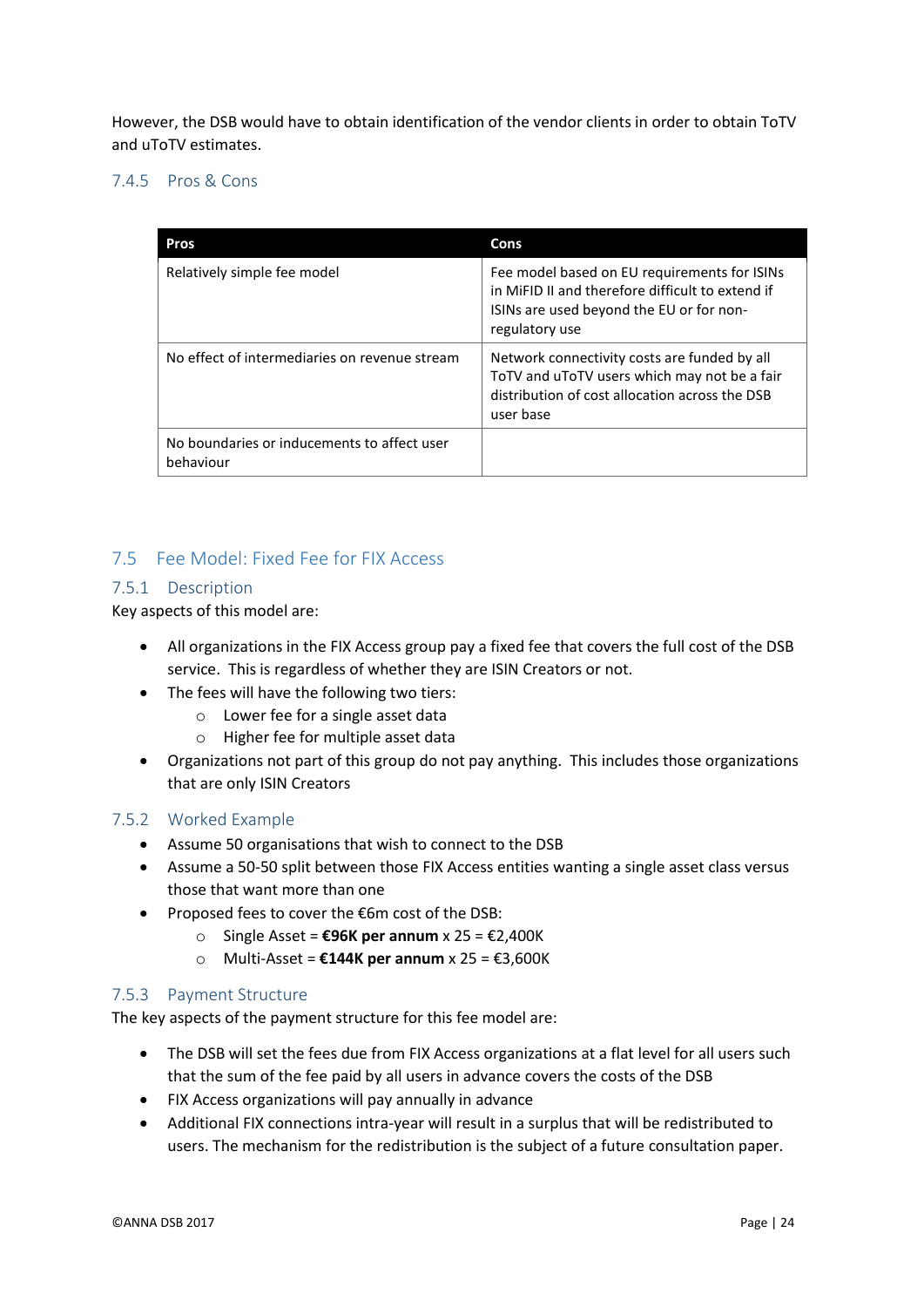#### 7.5.4 Intermediary Effect

The expected impact on the Fixed Fee for FIX Access model by an intermediary vendor is:

 Matches the effect on the Fixed Fee for ISIN Creators with just a different user base – i.e., the possible reduction in organizations in this group increases the per user fees. The magnitude of the impact is determined by what proportion of the total population connect via an intermediary.

#### 7.5.5 Pros & Cons

| <b>Pros</b>                                                                                                  | Cons                                                                                                                                                                                               |
|--------------------------------------------------------------------------------------------------------------|----------------------------------------------------------------------------------------------------------------------------------------------------------------------------------------------------|
| Simple fee model easily understood and<br>transparent to the industry                                        | There is no guarantee that revenue from FIX<br>Access organisations will cover the cost of the<br>DSB, particularly if ISIN Creators decide to use<br>the DSB web-site instead of FIX connections. |
| No bias or favourable treatment of<br>organizations possible – all network<br>organizations pay the same fee | Organizations not creating ISINs but consuming<br>and connected over the network pay the same<br>as those who are both FIX Access and ISIN<br>Creators                                             |
| No free-riding                                                                                               | Intermediary effect poses risks to the revenue<br>stream                                                                                                                                           |
|                                                                                                              | Organizations creating and/or consuming larger<br>amounts of ISINs and their data pay the same as<br>those with a much lower activity base                                                         |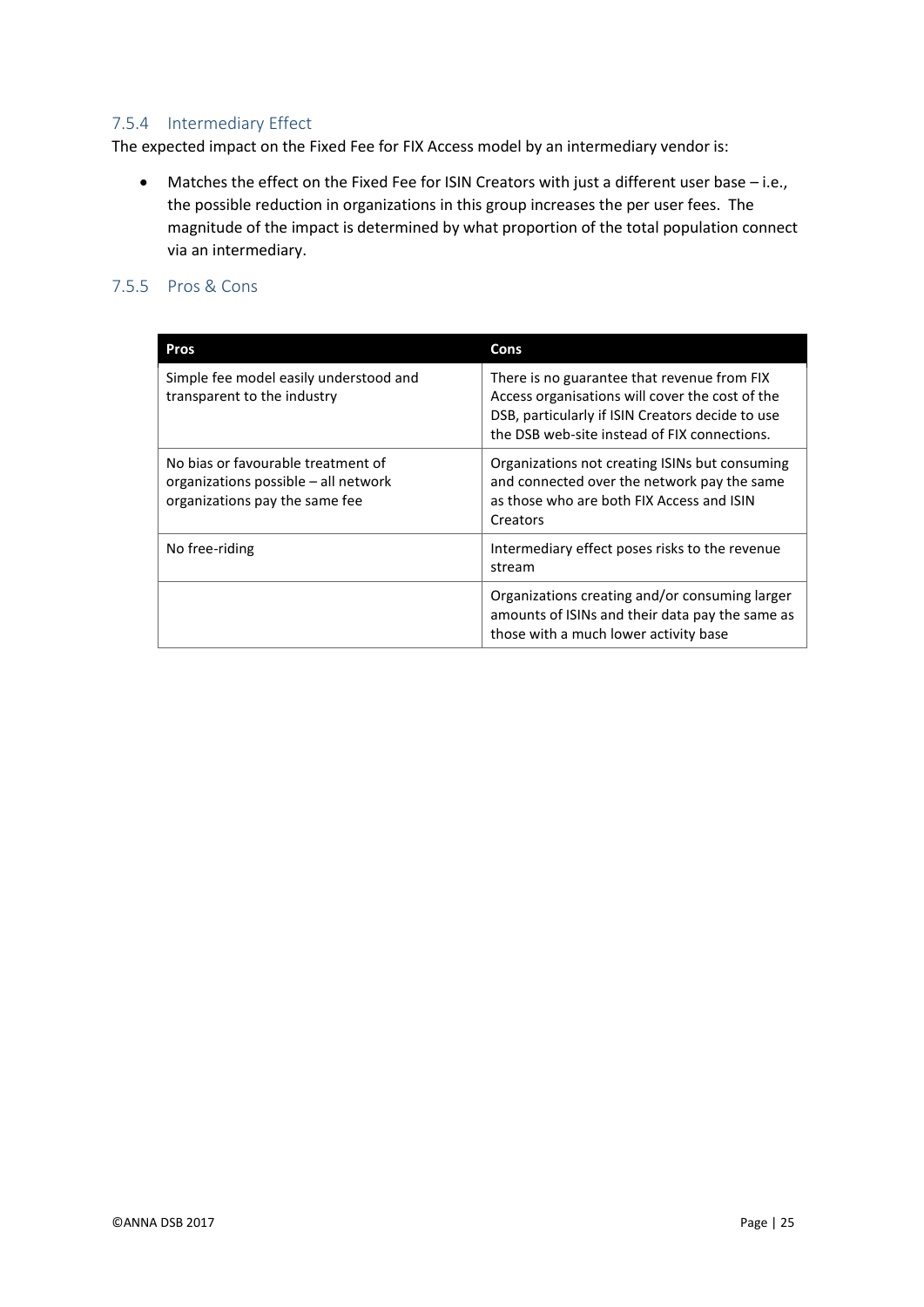## <span id="page-25-0"></span>8 Fee Model Summary Table

The below is a summary of the potential fees considered in section 7 above.

| <b>Model Name</b>                    | <b>Example Fees</b>               | <b>Intermediary Effect</b>      |
|--------------------------------------|-----------------------------------|---------------------------------|
| Per ISIN Creation                    | €3.00 per ISIN (assuming 2m       | No effect                       |
|                                      | created p.a.)                     |                                 |
|                                      | €6.00 per ISIN (assuming 1m       |                                 |
|                                      | created p.a.)                     |                                 |
| Fixed Fee for ISIN Creators          | €150K p.a. (assuming 40 ISIN      | Potential increase in costs for |
|                                      | Creators)                         | remaining direct users          |
|                                      |                                   |                                 |
| <b>Banded Fees for ISIN Creators</b> | Band 2 allocated 25% of total     | Potential increase in costs for |
|                                      | costs with a population of $20 =$ | remaining direct users          |
|                                      | €75K p.a.                         |                                 |
| Market-share Proxy for ISIN          | Organization listing 60K ISINs =  | No effect                       |
| Creators                             | €120K                             |                                 |
| <b>Fixed Fee for FIX Access</b>      | Single-Asset user = €96K p.a.     | Potential increase in costs for |
|                                      | Multi-Asset = $£144K p.a.$        | remaining direct users          |
|                                      | assuming 50 FIX connection        |                                 |

*Q11: What other fee models should the DSB consider as part of its deliberations? Please provide an explanation in the form of the examples provided in this paper and evidence the impact on users where possible.* 

*Q12: What additional effects might the presence of intermediary vendors have on the fee model of the DSB? Please provide examples and evidence where possible.*